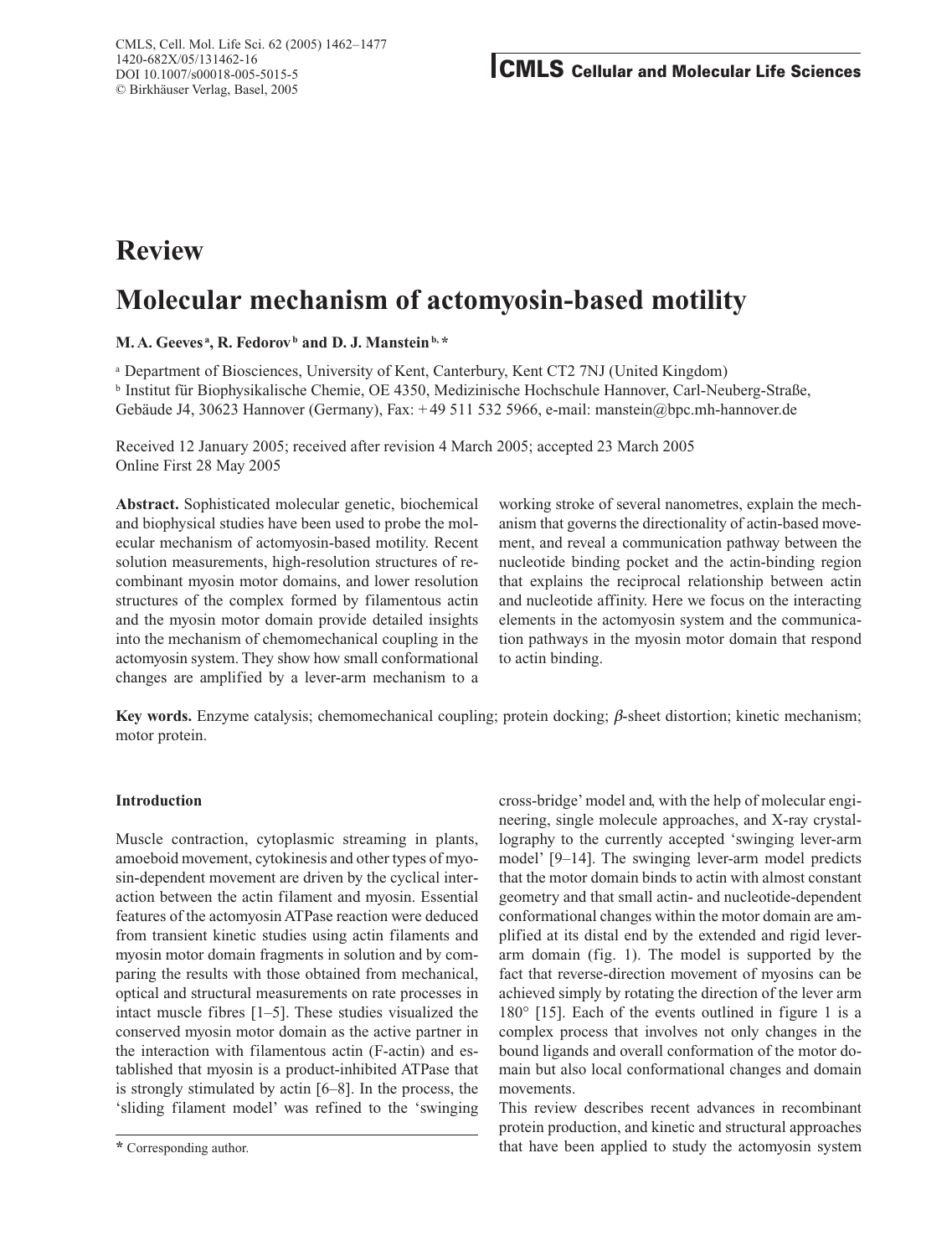

Figure 1. The actomyosin ATPase cycle. (*A*) A minimal description of the myosin and actomyosin ATPase as defined in solution. The top line represents the myosin ATPase with the following events: ATP binding, ATP hydrolysis followed by  $P_i$  release and then ADP release. The equivalent steps for actomyosin are shown in the bottom line. Vertical arrows indicate the actin association and dissociation from each myosin complex. In every case, the events shown can be broken down into a series of substeps involving one or more identifiable protein conformational changes. The states with a shaded background represent the predominant pathway for the actomyosin ATPase. (*B*) A minimal mechanochemical scheme for the actomyosin cross-bridge cycle. Starting from the rigor complex, A·M (state *a*), ATP binds to rapidly dissociate the complex and the lever arm is reprimed to the pre-power-stroke position (state *b*). This is followed by hydrolysis. The preceding three states have been well defined by crystallography, electron microscopy and solution kinetics. The exact sequence of biochemical, structural and mechanical events is more speculative. The  $M \cdot D \cdot P_i$  complex rebinds to actin, initially weakly (state *c*) and then strongly (state *d*). Binding to actin induces the dissociation of  $P_i$  and the power stroke (state  $e$ ). The completion of the tail swing (state *f*) is followed by ADP release to return to the rigor-like complex (state *a*); in some myosins (e.g. smooth-muscle myosin-II, myo1b or myosin-V) ADP dissociation is associated with a further displacement of the lever arm. Actin monomers are shown as golden spheres. The motor domain is coloured metallic grey for the free form, purple for the weaklybound form and violet for the strongly bound form. The converter is shown in blue and the lever arm in orange.

and that have led to new insights about the mechanism of chemomechanical coupling.

# **Molecular genetic manipulation and expression of mutant actin and myosin constructs**

Recent progress in understanding actomyosin-dependent chemomechanical transduction is to a large extent related to the production of recombinant myosin motor domains. In contrast to microtubule-based motors such as kinesin, functional myosin motors has not been produced in bacteria. Sufficient quantities of active motor domain containing myosin fragments for biochemical and structural studies have been produced only in *Dictyostelium* and the baculovirus system [16–19]. *Dictyostelium* is generally a very powerful system for the functional analysis of sequenced genes [20]. For example, most of the molecular genetic techniques typically associated with *Saccharomyces cerevisiae* are available in *Dictyostelium*, and the cells are easy to grow, lyse and process for a multitude of biochemical assays or subcellular fractionations*.* Studies of cytokinesis, motility, phagocytosis, chemotaxis, signal transduction and aspects of development have been greatly facilitated by the ease with which *Dictyostelium* can be manipulated by molecular genetic, biochemical and cell biological techniques [21, 22]. The high level of exogenous protein expression obtained in transformed *Dictyostelium* cells facilitates protein production and purification. Mutant versions of myosins belonging to class I, II, VII and XI have been produced in biochemical quantities in this system [23–26]. *Dictyostelium* myosin null cells can be used for the production of full-length myosins and complementation experiments with mutant myosins in this system [27]. To facilitate protein purification, vectors for the production of glutathione-S-transferase  $(GST)$  fusion proteins and  $His_{s}$ -, Strep-, YL1/2, and FLAG-affinity-tagged proteins were generated [28–30]. The major limitation of the *Dictyostelium* system is that high synthesis levels have been achieved reliably only with *Dictyostelium* myosins or myosin fragments. However, progress in the production of heterologous proteins in *Dictyostelium* appears likely, as the production of *Chara corallina* myosin-XI motor domain constructs, which support the movement of actin filaments in an in vitro motility assay at velocities of up to 16.2  $\mu$ m s<sup>-1</sup>, was achieved in this organism [25]. The baculovirus expression system has been successfully used to produce a wide range of myosin motors from different species including truncated isoforms of class I, II, V, VI, IX, X and XI myosins [31–35]. Although the baculovirus expression system appears to be more versatile than the *Dictyostelium* system, the production and purification of some myosin isoforms, e.g.  $\beta$ -cardiac myosin, have not been achieved.

His- or FLAG-tagged constructs are generally used to facilitate the purification of motor domain fragments and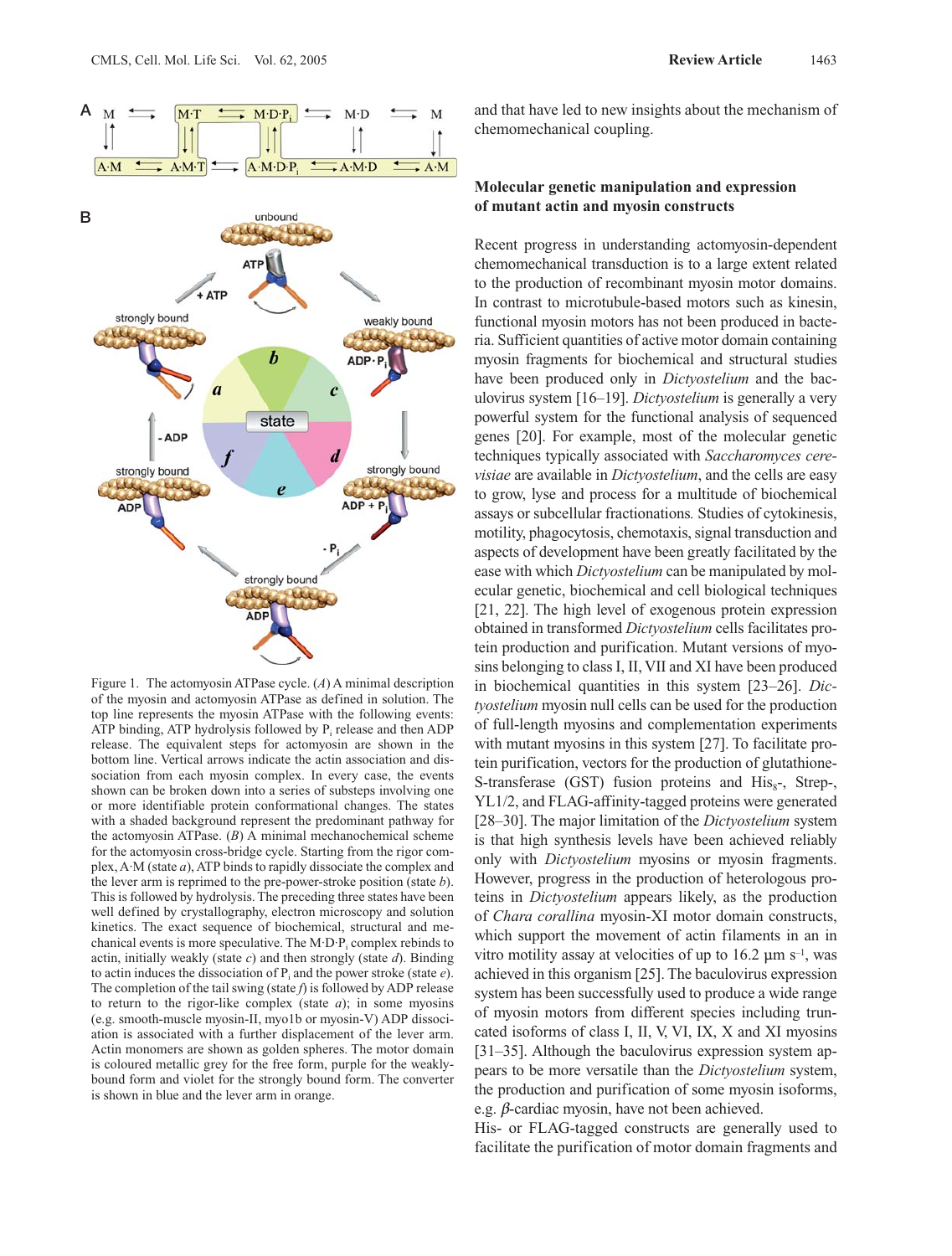subfragment-1 (S1)- or heavy meromyosin (HMM)-like constructs. Tagging of myosin constructs at either the N- or C-terminus is widely used to facilitate purification and has negligible effects on the kinetic behaviour and motor activity of the constructs [36, 37]. However, the tags can compromise the usefulness of the constructs for some applications. In single-molecule applications, tagged myosin motors appear to have a greater tendency to form clusters on the assay surface, and His-tagged myosin motors have a strong bundling effect on actin filaments.

As with to myosin, the production and purification of recombinant actin in sufficient quantities for biochemical studies is not possible in bacteria. Filament-forming distant actin homologues, such as MreB and ParM, have been identified in bacteria [38]. However, these proteins do not support myosin motor activity. In the case of actin, it has been shown that correct folding requires the eukaryotic chaperones chaperonin-containing TCP-1 (CCT) and prefoldin [39]. Sufficient quantities of mutant actins for biochemical studies have been produced in *Dictyostelium, Drosophila melanogaster, S. cerevisiae* and the baculovirus expression system [40–43]. Tagging of actin has been used to facilitate purification, but it can interfere with protein functionality. N-terminal tags tend to interfere with myosin binding, while C-terminal tags affect filament formation [44]. The baculovirus expression system appears to be the system of choice for largescale actin expression, since more than 1 mg of untagged wild-type and mutant actin can be produced and purified from a 100-ml culture or  $4 \times 10^8$  cells [45].

#### **Structural background**

## **Actin**

Actin sequences are more highly conserved than almost any other protein. The amino-acid sequence of human skeletal muscle is 87% identical to that of yeast actin. This high degree of conservation is most likely related to the large number of proteins that specifically bind to actin. More than 50 actin-binding proteins have been characterized, and most of these proteins have been found in lower and higher eukaryotes [46–48]. Crystal structures have been obtained only with monomeric actin or G-actin (42 kDa). They show the actin monomer to consist of two similar domains, each of which contains a large and a small subdomain [49–53]. The large subdomains 2 and 3 consist of a 5-stranded  $\beta$ -sheet and associated  $\alpha$ -helices (fig. 2A). The phosphate moiety of a nucleotide (ATP or ADP), together with  $Mg^{2+}$ , is bound between the two  $\beta$ -sheet regions. Subdomain 1 contains the DNase-binding loop, and subdomain 4 is involved in actin-actin interactions.

Homogenous and stable oligomers of filamentous actin (F-actin) for crystallographic studies were generated by cross-linking  $F$ -actin with  $1,4-N,N'$ -phenylened maleimide and depolymerization with excess segment-1 of gelsolin (GS-1). The resulting GS-1-complexed actin trimer consists of one molecule of GS-1 bound to each actin monomer in the 178-kDa trimer complex. However, in comparison to F-actin, both the arrangement of the promoters and the intersubunit contacts responsible for stability of the actin filament are perturbed by GS-1 intercalating between the actin subunits in the mini-filament [54]. A model describing F-actin as a helical polymer was generated based on fitting the crystal structure of monomeric actin into X-ray fibre diffraction data from oriented actin gels [51]. Because the fibre diffraction patterns are of limited resolution  $(6–8 \text{ Å})$ , the refinement is underdetermined and produces related but different solutions. All models show F-actin to be a helical polymer with 13 actin molecules arranged on six left-handed turns repeating every 360 Å. The rise per subunit is 27.5 Å. As the rotation per monomer is 166°, the actin helix morphology can also be described as two steep, intertwined right-handed helices (fig. 2B) [55].

It is now widely accepted that actin-based processes, which do not involve the action of a myosin motor, are required for cell locomotion and organelle movement. The formation of cellular protrusions such as lamellipodia e.g. is driven by the spatially controlled polymerization of actin in response to signalling [56–58]. Furthermore, actin filament conformational changes have been implicated in actomyosin-based motility and in regulation of motility. It is likely that binding of a myosin motor domain to actin and generation of a few pN of force will result in structural changes to actin. However, except for the elastic deformation of the filament, the form that such structural changes would take and the role they would play remain undefined. Structural changes in actin will be an area of interest in the near future, but here we concentrate on the role of the myosin motor.

## **Myosin motor domain**

The motor fragment of myosin-II, also referred to as subfragment-1 or S1, has a tadpole-like form and consists of a central seven-stranded  $\beta$ -sheet and surrounding  $\alpha$ -helices [59]. A C-terminal extension, which forms an extended  $\alpha$ -helix and binds the two calmodulin-like 'light chains', is thought to act as a lever arm that amplifies small conformational changes emerging from the active site approximately 10-fold [9, 10, 14]. The proteolytic fragments of S1 are usually referred to as 25K (N-terminal), 50K and 20K (C-terminal). The central 50K fragment actually spans two structural domains, which are called the 50K upper domain (U50) and the 50K lower domain (L50) (fig. 3A). A large cleft that extends from the ATP binding site to the actin-binding region separates them. The L50 fragment (residues 465–590; unless otherwise stated sequence numbering refers to the *Dictyostelium* myosin-II heavy chain) forms a well-defined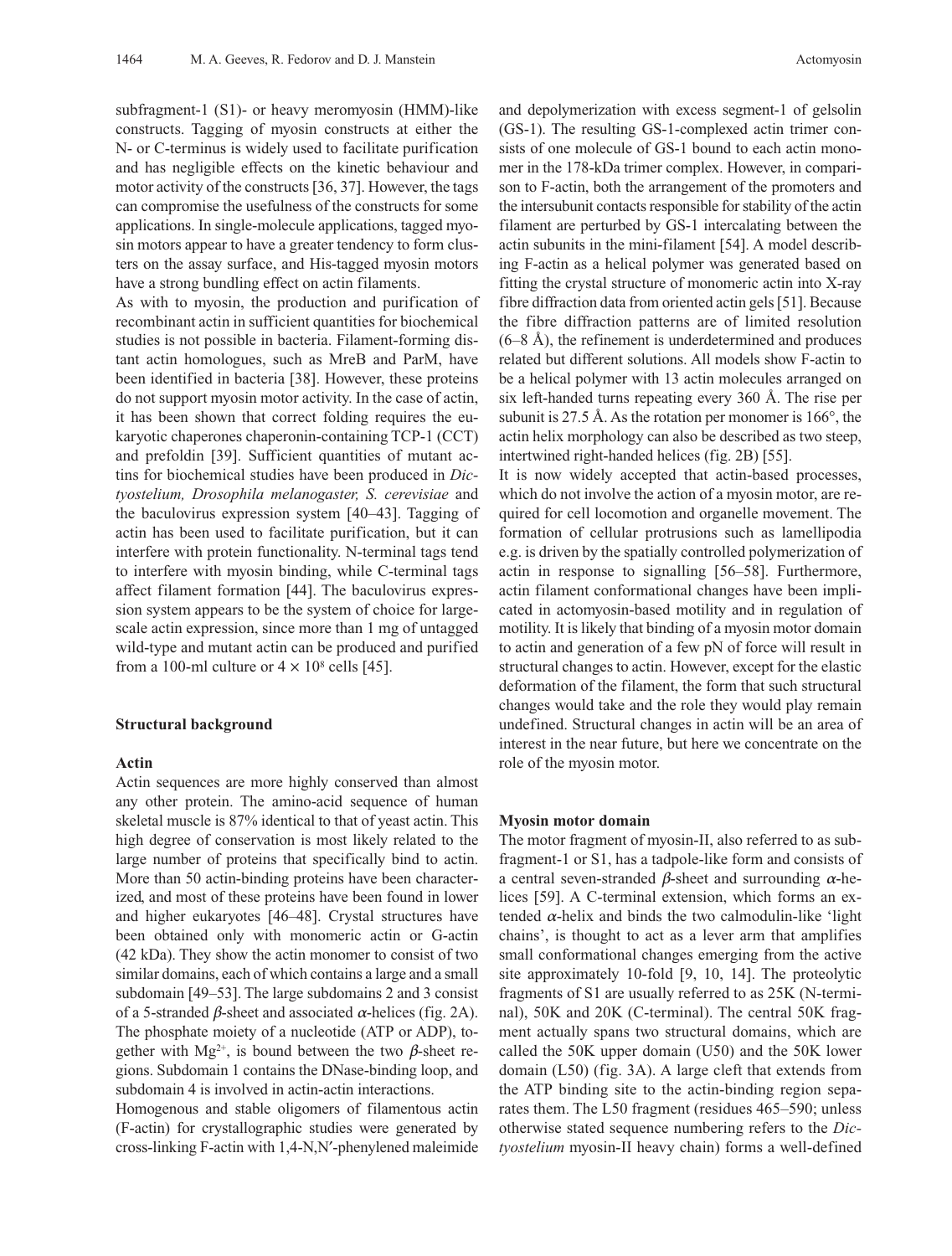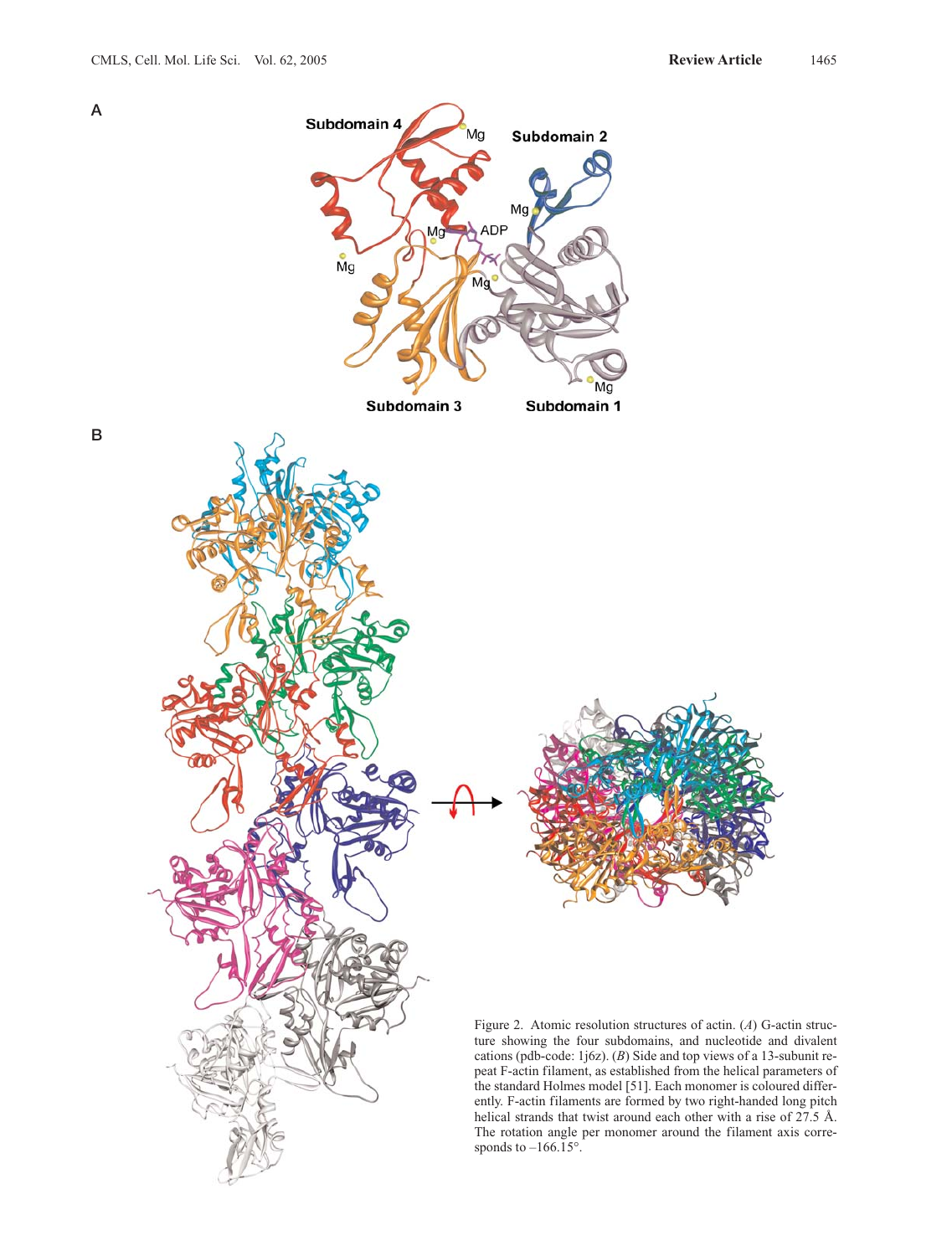

Figure 3. Structure of subfragment-1 (S1, pdb-code: 2mys) and topological map of the myosin motor domain. (*A*) S1 consists of the myosin motor domain and the light-chain-binding region, which functions as a lever arm. Colour coding for the motor domain is the same as in panel B. The light-chain- binding region of the myosin heavy chain and essential and regulatory light chains are shown in grey. (*B*) Topological map of the myosin motor domain. In addition to the domains and subdomains shown, crystallographic results reveal that the segment between  $\beta$ 7 and switch-2 moves as a solid body and can be regarded as an independent subdomain. The SH1 and SH2 helices rotate when the  $\beta$ -sheet twists, which forms part of the mechanism for relieving the strain on the kinked relay helix and for driving the power stroke. Helices are shown as circles and  $\beta$ -strands as triangles. The background colours are N-terminal SH3-like  $\beta$ -barrel, yellow; U50 subdomain, pink; L50 subdomain, cyan; converter domain, light-blue. The seven-stranded central  $\beta$ -sheet is shown in red ( $\beta$ 1, 116–119;  $\beta$ 2, 122–126;  $\beta$ 3, 649–656;  $\beta$ 4, 173–178;  $\beta$ 5, 448–454;  $\beta$ 6, 240–247;  $\beta$ 7, 253–261).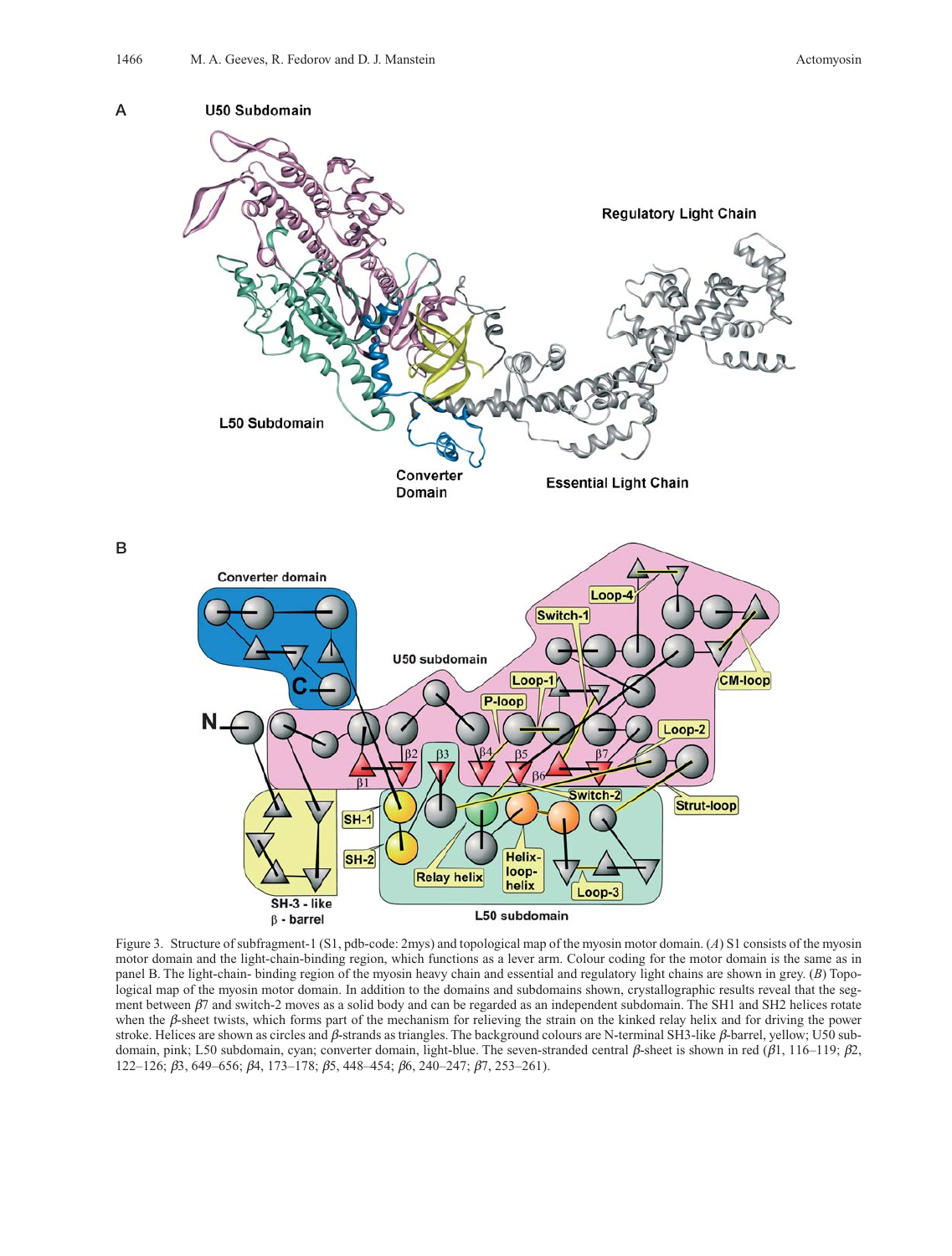structural domain that constitutes the major part of the actin-binding site. Therefore, it is occasionally referred to as actin-binding domain. The N-terminus lies near the start of the lever arm, with residues 30–80 forming a protruding SH3-like  $\beta$ -barrel domain of unknown function. The rest of the 25K fragment, together with the U50 subdomain (residues 81–454 and 594–629), forms one large structural domain that accounts for six of the seven strands of the central  $\beta$ -sheet (fig. 3B). The actin-binding region and the nucleotide-binding site of myosin are on opposite sides of this seven-stranded  $\beta$ -sheet and are separated by 40–50 Å. A P-loop and two switch motifs are located in this large domain and form part of the ATP-binding site (fig. 3B). Switch-1 and switch-2 contact the nucleotide at the rear of the nucleotide-binding pocket and act as  $\gamma$ -phosphate sensors. The switch motifs move towards each other when ATP is bound and move away from each other when ADP occupies the binding pocket (fig. 4B). Conformational changes during this transition mostly correspond to rigidbody rotations of secondary and tertiary structure elements [59–61]. Therefore, the core and its extensions can be regarded as communicating functional units with substantial movement occurring in only a few residues.

The first part of the 20K fragment (630–670) is an integral part of the 25K – 50K domain and consists of a long helix running from the actin-binding region to the 5th strand of the central  $\beta$ -sheet (fig. 3B). This is followed by a turn and a broken helix. Both segments of the broken helix contain a reactive thiol in most myosins and are therefore frequently referred to as the SH1-SH2 helix. In *Dictyostelium* myosin-II, one of the conserved cysteine residues is replaced by a threonine (Thr688). A small compact domain (700–760) follows, which has been termed the 'converter' domain [60]. The converter domain functions as a socket for the C-terminal light-chain-binding domain and plays a key role in communication between the active site and the light-chain-binding domain. The light-chain-binding domain is also referred to as the 'neck' or 'lever-arm domain'.

## **Actomyosin interaction**

Atomic models of the actomyosin complex were obtained by fitting the atomic structures of the globular myosin motor domain and F-actin into three-dimensional cryoelectron microscope reconstructions of 'decorated actin' [14, 62, 63]. In decorated actin, which is produced by incubating F-actin with motor domain fragments in the absence of nucleotide, one myosin motor domain binds to each actin monomer (fig. 4A). The models show the motor domain to form a primary contact with subdomain 1 of one actin monomer. In addition, model building brings L50 into the proximity of subdomain 2 of the next actin molecule below. The main contribution to this secondary binding site comes from loop 3 [62, 64]. The actual actinbinding region of myosin consists of a number of structures and loops including loop 3 and the helix-loop-helix motif of the L50 subdomain, the cardiomyopathy (CM) loop and loop 4 of the U50 subdomain, and loop 2 linking L50 and U50 (fig. 4A).

The helix-loop-helix motif has a similar structure in myosins from class I, II and V [59, 61, 65]. A notable feature of the helix-loop-helix motif is the presence of a number of hydrophobic residues flanked by potentially complementary ionic and polar groups.

Loop 2, which, based on sequence comparisons, appears to have completely different conformations in different myosins, has been shown to be involved in both weak and strong binding interactions with actin. It can also play an important role in controlling the rate of product release [66, 67]. Loop 3, which is located at the lower end of the actin-binding domain, contains positively charged residues and is involved in electrostatic interactions with F-actin [64]. Loop 4 does not appear to make contact with actin in atomic models of the complex between F-actin and myosin-II. However, many unconventional myosins have an extended loop-4 with a high density of charged amino acids, which may play a role in stabilizing the complex [61].

The CM loop lies at the front of the motor domain and is important for normal myosin activity. It was shown that a point mutation at position Arg403 in human  $\beta$ -cardiac myosin (equivalent to Arg397 in *Dictyostelium* myosin-II) is associated with familial hypertrophic cardiomyopathy [68]. The CM loop is of special interest became it contains a serine or threonine at the TEDS-site position of various unconventional myosins that plays an important role in their regulation [69–72]. Phosphorylation of this serine or threonine residue by members of the p21-activated kinase family of protein kinases (PAKs) stimulates actin-activated ATPase and motor activity [73, 74]. PAKs become activated by interaction with lipids and the GTP-bound forms of Rac and Cdc42, leading to reduced inhibition of the catalytic domain by the regulatory domain [75]. In myosin-II, aspartic or glutamic acid residues are found at the equivalent position. Motors without a negative charge at this position display low ATPase and motility [76, 77]. In the high-resolution structure of the unphosphorylated myosin IE motor domain, the CM loop is disordered, and the TEDS site is not visible. Because the CM loop is well defined in most structures of myosin motor domains, its disorder in the myosin IE structure suggests that phosphorylation may be required to constrain its orientation [78].

The total area of contact between F-actin and myosin-II corresponds to approximately 2000 Å2. Structural and functional studies have shown a remarkable conservation in the way in which actin and myosin isoforms from different species interact. The three-dimensional atomic models of F-actin decorated with *Dictyostelium* S1 and F-actin decorated with rabbit chymotryptic S1 are very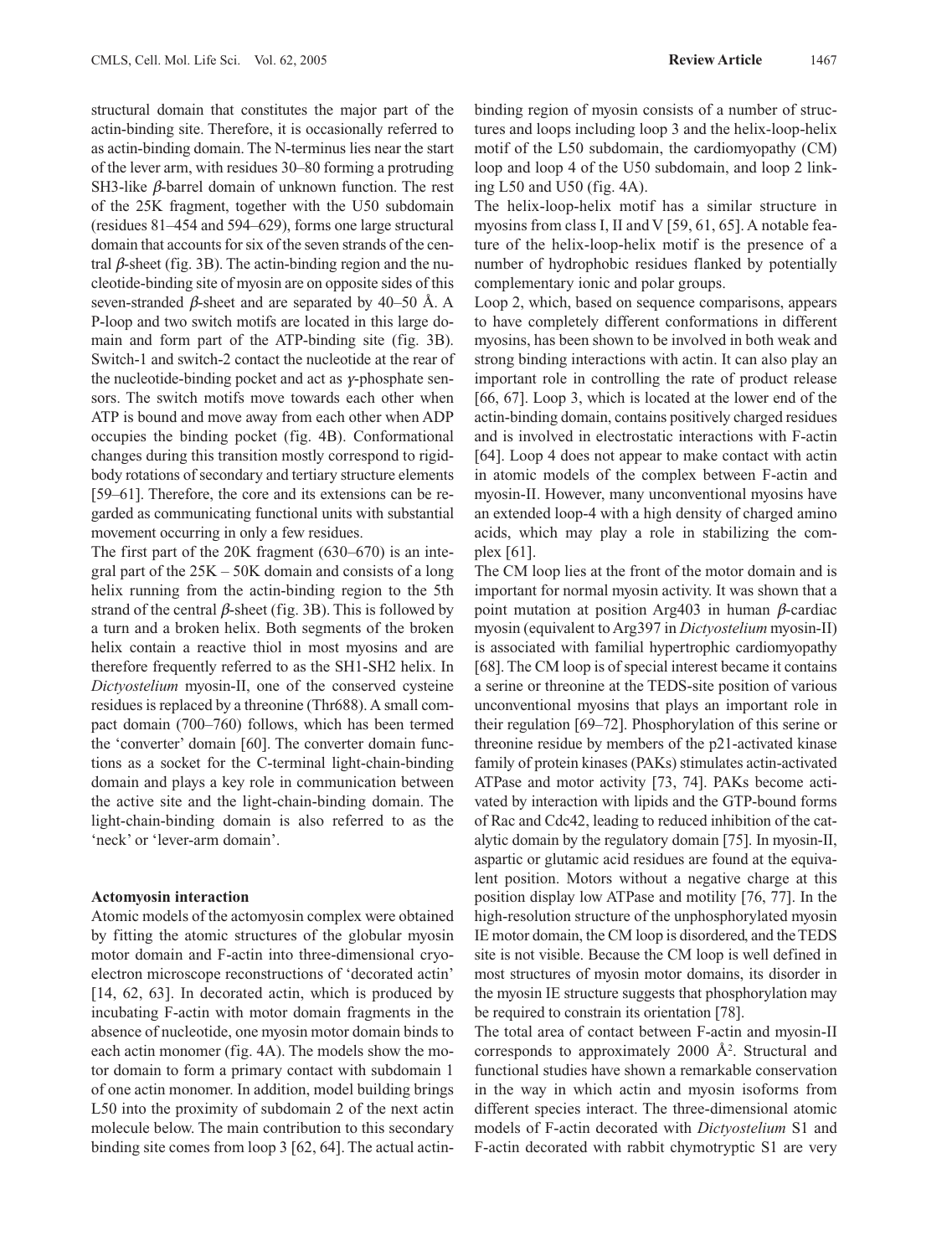

state (light grey) are shown. (*C*) Close-up of the nucleotide-binding site of the catalytically active form of myosin with bound Mg<sup>2+</sup>-ATP.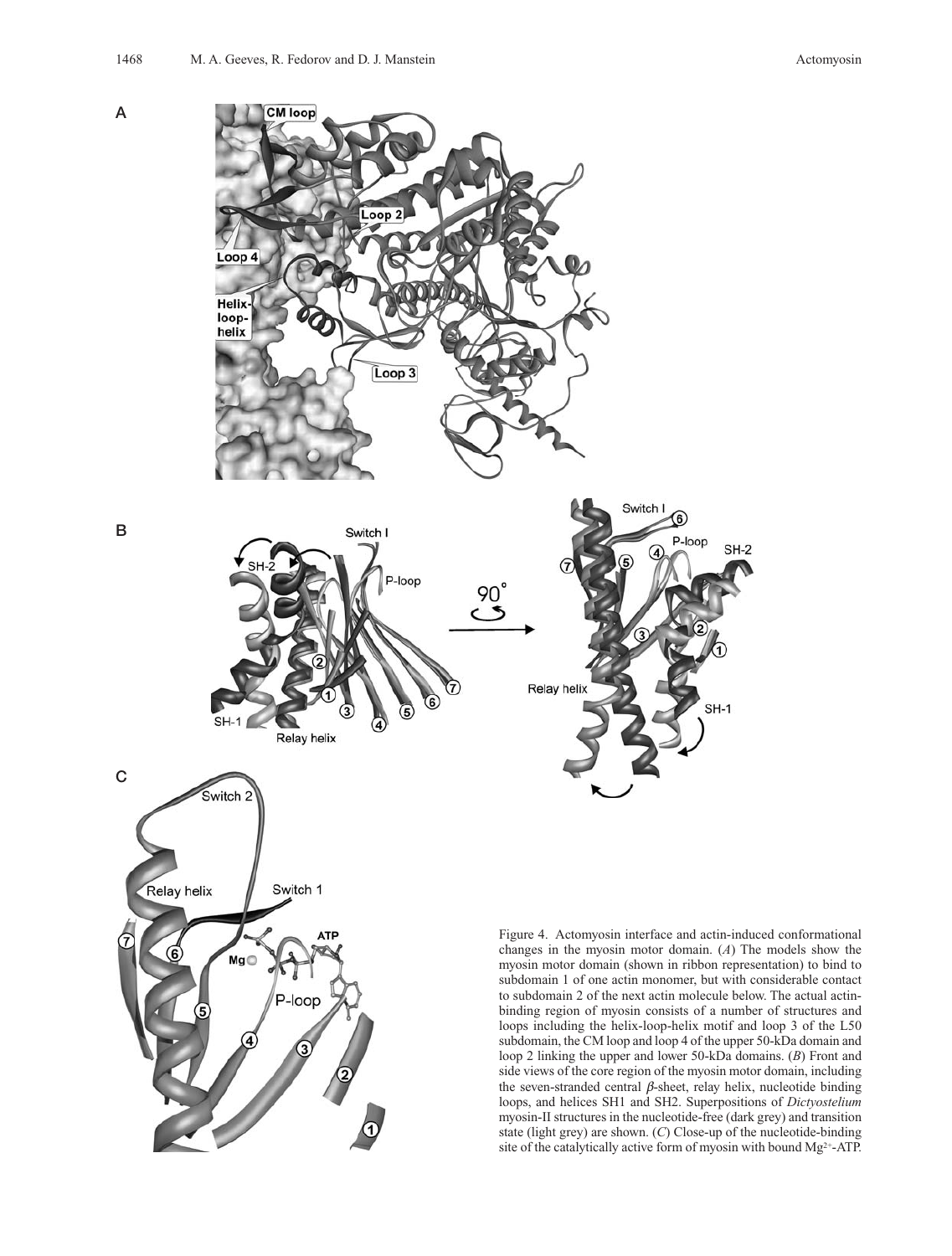similar, suggesting a constancy in structure of the actomyosin complex and in the details of the molecular contacts at the actomyosin interface. In regard to function, every heterologous mixture of actin and myosin tested so far shows productive interaction [25, 79]. For instance, *Dictyostelium* actin and rabbit skeletal-muscle actin move at about 2 mm s–1 along *Dictyostelium* myosin, and both forms of actin move at about 5  $\mu$ m s<sup>-1</sup> along rabbit skeletal-muscle myosin [80]. Therefore, it seems reasonable to assume that the basic mechanism of the docking process with actin is similar for myosins from different organisms and classes.

**Coupling between actin- and nucleotide-binding sites**

The main structural change that is apparent from computer-based fitting of myosin motor domain and actin crystal structures into the three-dimensional reconstructions of acto-S1 obtained by electron cryomicroscopy is a closing of the large cleft between the L50 and U50 subdomains [63, 81, 82]. Additional evidence that closing of the large cleft coincides with strong binding of the myosin motor domain to actin is provided by spectroscopic studies [83, 84]. Detailed structural effects of cleft closure can be deduced from the crystal structures of nucleotidefree myosin-II and myosin-V constructs [24, 65]. Large changes in the relative position of the U50 and L50 subdomains upon cleft closure in these structures lead to a distortion of the central  $\beta$ -sheet and, in particular, the orientation of the three edge  $\beta$ -strands:  $\beta$ 1,  $\beta$ 2 and  $\beta$ 3. In addition, the switch-1-loop preceding  $\beta$ 6, the switch-2loop following  $\beta$ 5 and the P-loop following  $\beta$ 4 undergo large conformational changes between the nucleotidefree and the catalytically competent structures (fig. 4C). Changes in the actin interface are thereby coupled to significant movements of nucleotide-binding loop structures. Their movements result in a major disruption of interactions that stabilize  $\gamma$ -phosphate binding and coordination of the  $Mg^{2+}$  ion and, therefore, ADP binding. The loss of  $Mg^{2+}$ -ion coordination induced by actin binding is similar to the effect of GTPase exchange factors on the release of GDP by small G-proteins. Therefore, actin can be viewed as an ADP-exchange factor for myosin [85]. The combined effects of loss of  $Mg^{2+}$ -coordination and 'opening'of the nucleotide-binding loops explains the 10,000-fold reduction in ATP affinity. In a cell, ATP is present at millimolar concentration, which enables efficient progression in the cycle.

Binding of ATP via interactions with the P-loop as well as through ionic interactions with a positive charge provided by the unpaired arginine of the disrupted salt-bridge between switch-1 and switch-2 serves to 'close' the nucleotide-binding site in order to more fully coordinate the  $\gamma$ -phosphate [24, 86, 87]. This explains why ATP, but not ADP, can induce these changes. ATP-induced changes are

again communicated via the strands of the central  $\beta$ -sheet to the U50 subdomain and lead to opening of the large cleft. Cleft opening disrupts the tight actin interface and leads to a 10,000-fold reduction in actin affinity. This sequence of events explains the reciprocal relationship between actin and nucleotide affinity. Additionally, movement of the three edge  $\beta$ -strands,  $\beta$ 1,  $\beta$ 2 and  $\beta$ 3, is tightly coupled to that of the SH1/SH2 helices, and thereby to the relay helix (fig. 4B). A further and more direct route of communication between the converter and the L50 subdomain is linked to the movement of the relay helix as switch-2 opens and closes [11]. It appears that hydrophobic interactions and steric clashes brought about by concomitant rearrangements of  $\beta$ 1- $\beta$ 3 cause the relay helix to unwind and kink when, in the presence of  $\gamma$ -phosphate, switch-2 is pulled up and into the nucleotide-binding site. Because the converter domain is directly adjacent to the C-terminal end of the relay helix, this bending results in a large rotation of the converter domain and, ultimately, to the swinging of the lever arm.

The interactions between the relay helix/relay loop and the converter domain occur primarily in the area between the tip of the relay loop and the converter domain and are stabilized by a number of hydrophobic residues that are among the most highly conserved residues in all classes of myosins [60]. Relay-loop residues Y494 and I499 interact with residues F692 and F745 from the converter domain. This core interaction is further supported by hydrophobic interactions involving conserved residues Y699 and I744. There are also a number of salt-bridge interactions between the completely conserved residues E490 and E493 of the relay helix and R695 and K743 of the converter.

The rearrangements following ATP binding at the nucleotide-binding site restore the catalytic competence of myosin (fig. 4C). The ensuing hydrolysis of ATP allows progression through the ATPase cycle (fig. 1). The inherent unidirectionality of the cycle is brought about by the irreversibility of the ATP-binding step. In contrast, the equilibrium dissociation constant for the hydrolysis step is close to unity. The kinetics of the product release steps determine the populations of strong and weak actin-bound states. Fast skeletal myosin-II spends approximately 5% of the cycle time in strongly bound states and is therefore sometimes referred to as a low duty ratio motor. High duty ratio motors, such as myosin-V and myosin-VI, predominantly populate the ADP-bound states (fig. 1, states *d*–*f* ) at physiological nucleotide concentrations. Therefore, these myosins are better adapted for maintaining tension, and they have the potential to be processive [33, 77].

## **Biochemical kinetics and optical probes**

The major molecular events in the myosin ATPase mechanism have been well described since the mid-1970s and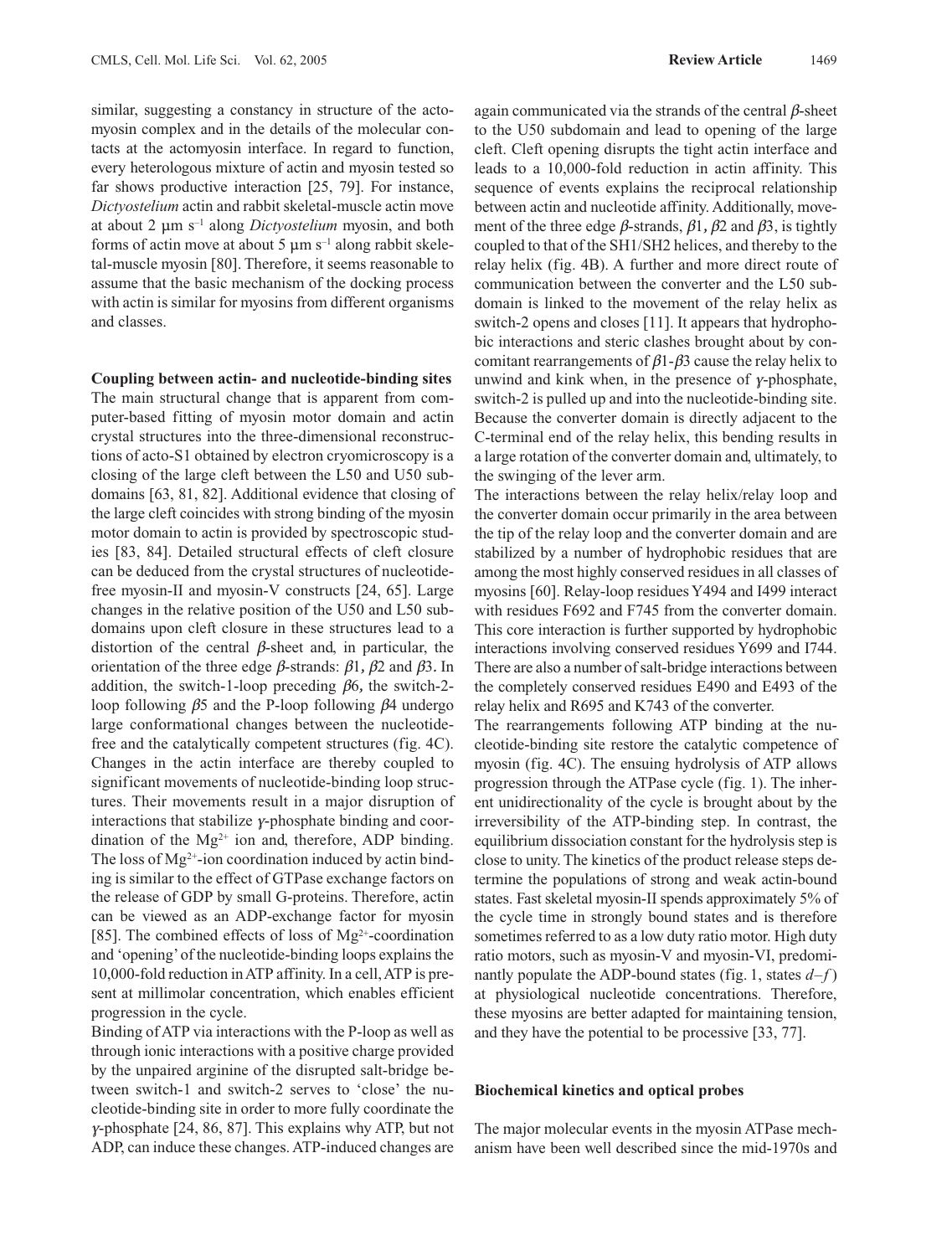

the mechanism is most commonly referred to as the sevenstep Bagshaw-Trentham scheme (scheme 1) [4].

In this mechanism, each ligand binding/dissociation event is described as a two-step process. The initial formation of a complex by diffusional collision is followed by at least one induced conformational change in the structure to give the properly docked complex. In reverse, this is an isomerization of the complex, which is required before diffusive dissociation occurs. As shown in scheme 1, the seven steps comprise two-step association of ATP, hydrolysis of ATP to leave ADP and  $P_i$  tightly bound to the protein and then two-step  $P_i$  release followed by two-step ADP release. This seven-step scheme has remained essentially unchanged since it was proposed in the mid-1970s. Each ligand binding/dissociation event may well be a more complex process, since the binding results in several local changes in structure to give the final stable structure, but in most cases it approximates to a two-step process. The original evidence for each of these events came from monitoring local structural changes from the fluorescence of intrinsic tryptophan residues [88] and nucleotide analogues [89] and from monitoring the chemical step using quenched flow methods (to follow the ATP cleavage event as well as cold chase methods to monitor tight irreversible binding of ATP) [90, 91]. Isotope exchange methods further probed details of the events [92].

More recently, the ability to express modified versions of myosin has made it possible to place tryptophan and green fluorescent protein (GFP)-type probes at different places on the molecule. This approach has been used in smoothmuscle myosin S1 and in *Dictyostelium* cytoplasmic myosin-II [13, 84, 93, 94]. These studies have clarified

which parts of the molecule are involved in each of the isomerizations; the results from the different probes are summarized in table 1. These more detailed probes have not required a significant change in the description of events (except for the one listed below) but have provided a more detailed picture of which parts of myosin are involved in conformational changes.

One additional event has been added to the mechanism. Step 3 has now been shown to consist of two processes: a specific conformational change to bring the catalytic residues into the correct position to attack the  $\beta$ -y ATP bond, followed by the cleavage step itself. This was predicted from crystal structures of analogues of the myosin ATP complex, which had switch-2 open; therefore, the catalytic groups were not in a position to promote hydrolysis [87]. Subsequently, it was shown that switch-2 closure preceded hydrolysis [95]. The use of single tryptophan probes and high-time resolution relaxation methods (temperature and pressure jump) allowed this change to be demonstrated [95, 96]. Values for the rates and equilibrium constants for *Dictyostelium* myosin-II are given in table 1.

#### **Kinetics of actin binding**

The low-resolution structural views of actin binding to myosin suggest that no major rearrangement of the myosin takes place at the actin-myosin interface, but that large-scale changes occur on myosin distal to the actinbinding site. However, fitting the crystal structures of myosin motor domains into three-dimensional recon-

Table 1. The rate and equilibrium constants for the Bagshaw-Trentham seven-step mechanism of the myosin ATPase with addition of step 3a/b after Holmes and Geeves [119] and Malnasi-Csizmadia et al. [123].

| Step (i)                                 |                                                        | 2                                                  | 3a                        | 3 <sub>b</sub> | 4                                                 | 5                                                      | 6                                                  | 7                                                      |
|------------------------------------------|--------------------------------------------------------|----------------------------------------------------|---------------------------|----------------|---------------------------------------------------|--------------------------------------------------------|----------------------------------------------------|--------------------------------------------------------|
| $k_{+i}$                                 | $\geq$ 10 <sup>7</sup> M <sup>-1</sup> s <sup>-1</sup> | $>800 s^{-1}$                                      | $350 s^{-1}$              | $100 s^{-1}$   | $0.05$ s <sup>-1</sup>                            | $\geq 10^4$ s <sup>-1</sup>                            | $15 s^{-1}$                                        | $\geq 10^4$ s <sup>-1</sup>                            |
| $k_{-i}$                                 | $\geq 10^4$ s <sup>-1</sup>                            | $10^{-6}$ s <sup>-1</sup>                          | $870 s^{-1}$              | $6s^{-1}$      | $0.003$ s <sup>-1</sup>                           | $\geq$ 10 <sup>7</sup> M <sup>-1</sup> s <sup>-1</sup> | $>400 s^{-1}$                                      | $\geq$ 10 <sup>7</sup> M <sup>-1</sup> s <sup>-1</sup> |
| $K_i$                                    | $10^3 M^{-1}$                                          | $4 \times 10^8$                                    | 79                        | 13             | 15                                                | 10 <sup>3</sup>                                        | < 0.037                                            | $10^{-3}$ M                                            |
| Signals in<br>Dictyostelium<br>myosin-II |                                                        | Mant-N<br>F239W, F242W,<br>F129W<br>D113W<br>R131W | W 501<br>GFP/YFP-<br>FRET | chemistry      | W <sub>501</sub><br>GFP/YFP-<br>FRET<br>chemistry |                                                        | Mant-N<br>F239W, F242W,<br>F129W<br>D113W<br>R131W |                                                        |

Rate and equilibrium constants are those for the *Dictyostelium* myosin-II head fragment [36, 123, 124]. FRET, fluorescence resonance energy transfer; GFP, green fluorescent protein; Mant-N, nucleotides labelled with the mant group on the 2' or 3' ribose hydroxyl; the one-letter code for amino acids is used.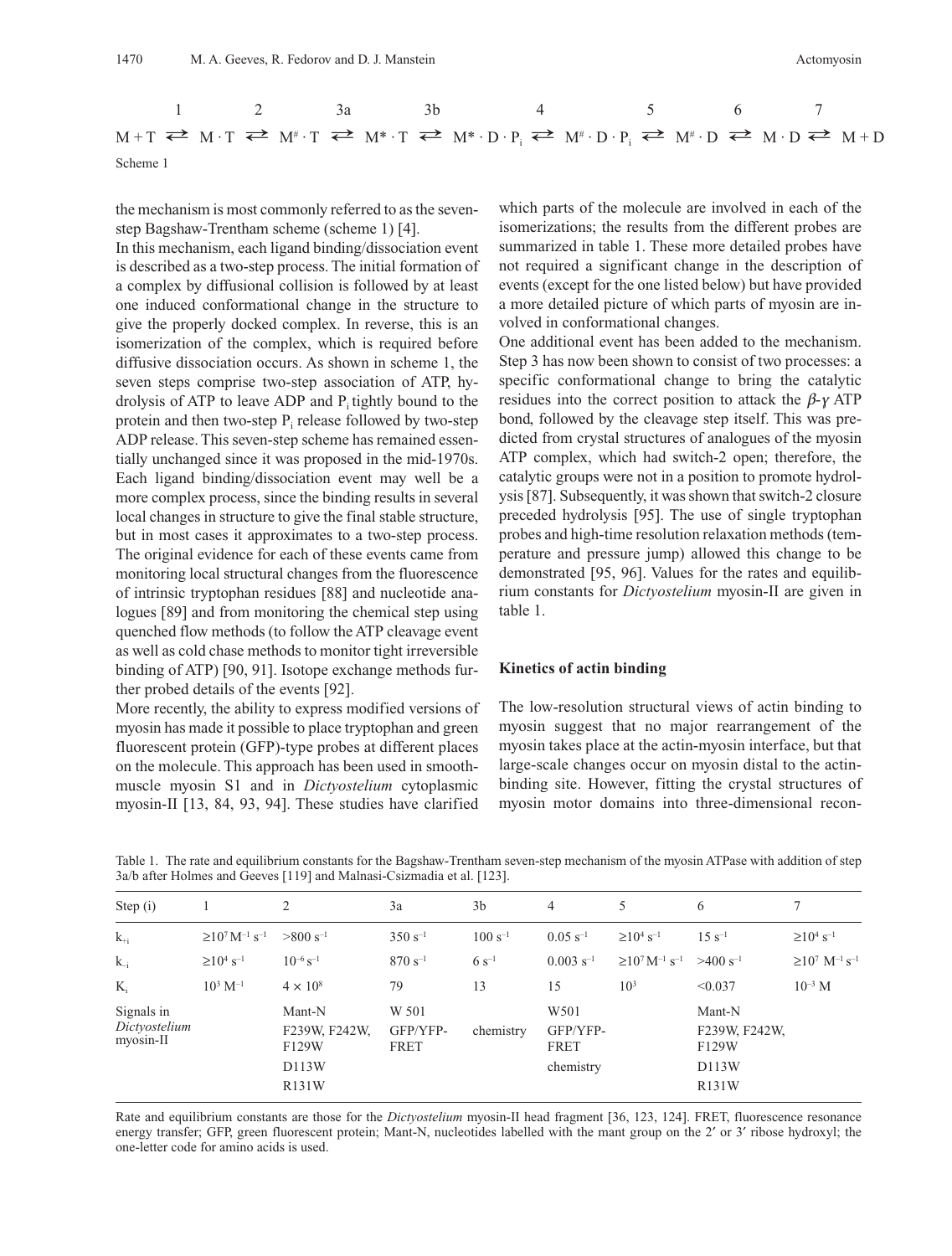structions obtained by electron cryomicroscopy requires closure of the large 50K cleft to form the full actomyosin interface [63, 82]. In the interaction of any two proteins, docking is likely to involve initial diffusion-limited complex formation followed by a series of structural adjustments (induced fit) as the stereospecific interaction site is formed, along with induced conformational changes in the proteins [97]. Kinetically, docking of myosin onto an actin filament can be resolved into at least three events [98] (see scheme 2). Initial complex formation, largely involving charge-charge interactions, is followed by two changes in conformation of the complex. The first may involve the formation of stereospecific hydrophobic interactions; the second involves a major rearrangement of the actin-S1 complex, since fluorescence probes on both actin and the nucleotide in the myosin pocket report the change simultaneously. The second isomerization appears to involve a large volume increase of the complex that is normally assigned to displacement of a large amount of water from the complex [67].

The three events appear similar, albeit with marked changes in rate and equilibrium constants, when they occur in the absence or presence of ADP. It has been suggested that  $M \Delta \text{D}P$ . binds in the same three steps but that the equilibrium constant for the last step is small  $(\sim 1,$ weak binding to actin) until  $P_i$  is displaced from the myosin [5]. The last of the conformational changes has been suggested to be closely coupled to the power stroke of the ATPase cycle [5].

In terms of the structures, we can speculate that step 0 involves long-range ionic interactions, since it is very salt dependent [67], and that step 1 is the formation of a sterospecific weak binding complex involving hydrophobic interactions, since it is not strongly affected by ionic strength but can be disrupted by the presence of organic solvent. It could therefore be the formation of the contact at the L50 subdomain. Step 2 could be the step associated with closure of the large cleft and formation of the full actomyosin-binding site, including the U50 subdomain.

The key feature of this mechanism is that the isomerization in step 2 results in a major strengthening of the actin binding to myosin and, simultaneously, a weakening of the nucleotide binding to actin [98–100], which is compatible with the structural rearrangements observed for the nucleotide-binding site of nucleotide-free myosin motor domain structures [24, 65]. As described above and shown in figure 4B, actin-induced closure of the large cleft leads to a distortion of the three edge  $\beta$ -strands of the



central  $\beta$ -sheet and the nucleotide binding loops attached to  $\beta$ 4,  $\beta$ 5 and  $\beta$ 6 (fig. 4C). The combined movements disrupt switch-2/P-loop interactions that stabilize  $\gamma$ -phosphate binding and coordination of the  $Mg^{2+}$  ion, and, thereby, ADP binding. ADP release is further facilitated by the movement of switch-1 away from the P-loop. The equilibrium constant of this step varies for different nucleotides. Thus, in the absence of nucleotide,  $K<sub>2</sub>$  is large (>100), while in the presence of ATP it is small  $(K_2 \le 1)$ and ATP displaces actin. For other nucleotides and nucleotide analogues,  $K_2$  is intermediate. Which form predominates, the ternary complex or the binary complex with either nucleotide or actin, depends upon the concentrations used and the lifetime of the ATP complex**.**

In fast rabbit myosin, formation of the R-state reduces the affinity of the myosin head for ADP more than 100-fold, and the rate of ADP dissociation is accelerated more than 500-fold. In *Dictyostelium* myosin-II, the affinity of the myosin head for ADP is reduced approximately 100-fold. In general, these factors vary more widely for different myosin types. In chicken smooth-muscle myosin, e.g. ADP affinity is reduced only 5-fold, while the dissociation rate is accelerated 10-fold by actin. Actin also induces acceleration of  $P_i$  dissociation, typically more than 200-fold. Measurement of all rate and equilibrium constants for the interaction between actin and myosin requires an extensive series of measurements. Studies of different myosins, chimaeric myosins or myosins bearing mutations have normally concentrated on a few key measurements, such as the affinity of actin for myosin in the absence of nucleotide  $[K_A = K_0K_1(1 + K_2)]$  and the related rate constants of association  $(k_{+A} = K_0 k_{+1})$  and dissociation  $[k_A =$  $k_{-1}/(1 + K_2)$ , or the affinity of actin for myosin in the presence of ATP at very low ionic strength  $(K_0$  or  $K_0K_1$ , since  $K<sub>2</sub>$  is assumed to be negligibly small, and  $K<sub>1</sub>$  is undefined at low ionic strength; see Furch et al. [101]).

#### **Mutational studies**

## **CM loop**

The CM loop is located at the distal end of the U50K subdomain (see figs 3, 4A). Involvement of this  $\beta$ -turn- $\beta$ structure in the actin-myosin interaction has been implied by two findings. First, mutation R403Q in human  $\beta$ -cardiac myosin (R397Q in *Dictyostelium* myosin-II) is the cause of familial hypertrophic cardiomyopathy [68]. Experiments with a recombinant R403Q mutant, produced by baculovirus-driven co-expression of myosin heavy and light chains, showed that the protein has normal ATPase activity in the absence of actin. However, in the presence of actin, ATPase activity was more than 3-fold reduced, the  $K_{\text{app}}$  for actin binding was more than 3-fold increased and motility was 5-fold reduced. In humans, the resulting Scheme 2 decrease in power output per unit area of cardiac muscle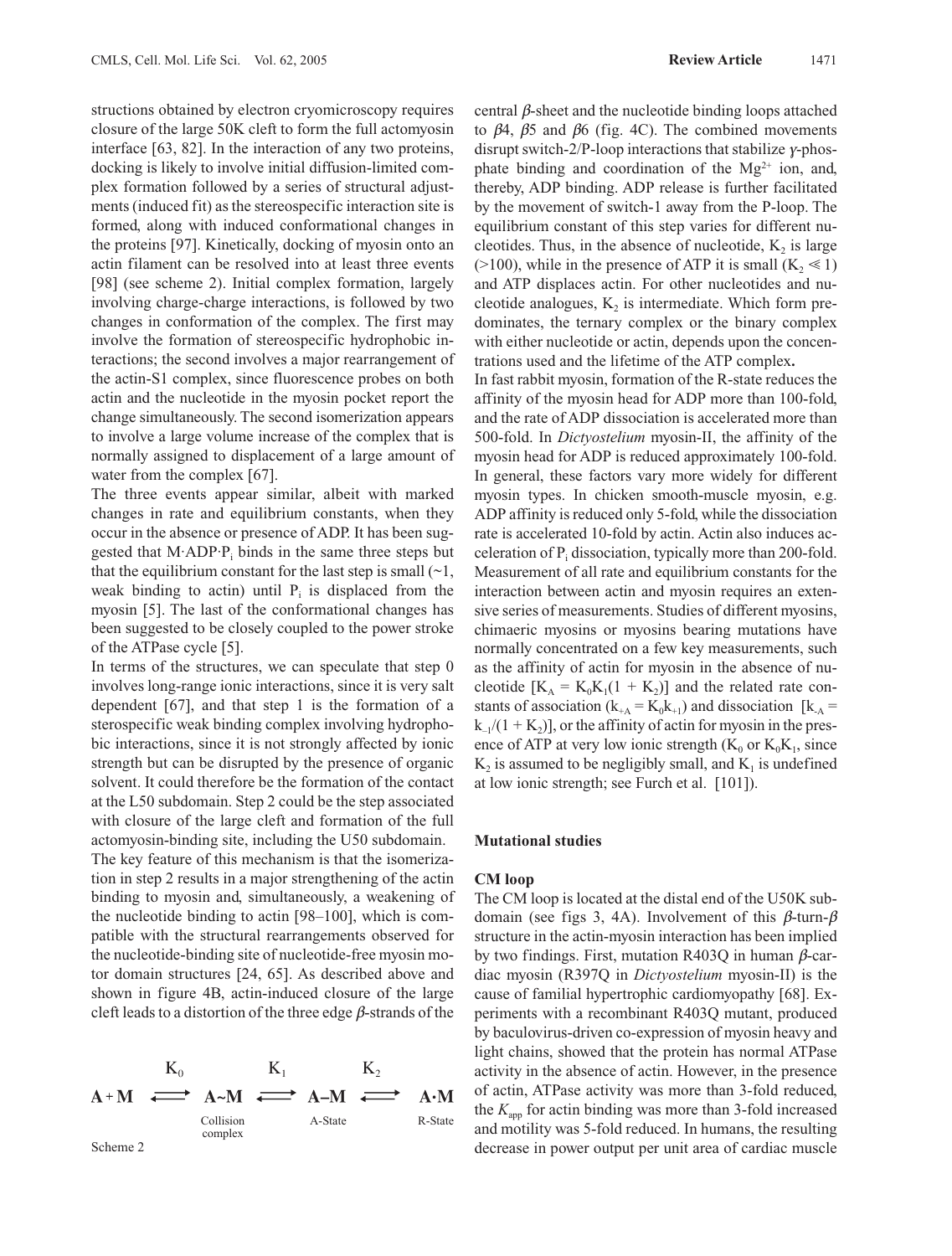is likely to provide the stimulus for hypertrophy [17]. Studies with the corresponding R397Q mutation in *Dictyostelium* myosin-II produced similar results [102].

A cluster of hydrophobic residues in the CM loop plays a role in maintaining the strong binding state. Sutoh and co-workers examined the functional importance of this region by replacing residues 398–405 (ILAGRDLV) of the *Dictyostelium* myosin-II heavy chain with the dipeptide AG. Cells producing only the mutant myosin displayed the same phenotypic defects as myosin-II null cells. They failed to grow in suspension and could not form fruiting bodies and viable spores when starved. Since partial deletion of the CM loop did not affect interaction of the mutant protein with nucleotide, as examined by steady-state and transient kinetics [103], any structural defects induced by the mutation appear to be confined to the actin-myosin interface. Therefore, the observed phenotypic changes appear to be a direct consequence of local disruption of the actin-myosin interface.

#### **Helix-loop-helix motif**

The helix-loop-helix motif includes residues S510– K546 in *Dictyostelium* myosin-II and appears to contribute to a stereospecific interaction with actin. The region has a similar structure in myosins from different classes [24, 65, 78]. A notable feature of this site is the presence of a number of hydrophobic residues flanked by potentially complementary ionic and polar groups. The effects of charge changes at positions 530–532 in this region resemble changes in the phosphorylation status of the TEDS site. The presence or absence of a single negative charge appears to play a central role in defining the affinity of the myosin head for actin and in stabilizing the A-state in particular. Giese and Spudich identified E531Q in *Dictyostelium* myosin-II as a mutation with reduced actin activation of the myosin ATPase and reduced motility [104]. In *D. discoideum* myosin-II, E531 is positioned between D530 and O532, while in most myosins the equivalent residue is flanked by two acidic residues. The presence of negative charge at positions 531 and 532 has a major effect on actin affinity, as measured by both  $\mathbf{K}_{\mathbf{A}}$  (primarily  $\mathbf{k}_{\text{A}}$ ) and  $k_{\text{cat}}/K_{M(\text{actin})}$  [primarily  $K_{M(\text{actin})}$ ], with little of the change in properties being communicated to the nucleotide binding pocket. This is consistent with a twostate depiction of the myosin nucleotide pocket (strongly or weakly bound nucleotide, corresponding to the A- and R-states of scheme 2), and the charge changes affect only the concentration of actin required to induce the A-to-Rstate structural change [101].

## **Loop 2**

Loop 2 has been the focus of the majority of mutagenic studies addressing the interaction of myosin with actin.

This increased interest has been due to a number of factors, including the straightforward approaches that can be taken to replace the disordered loop structure with other sequences in mutagenic studies. The myosin head is remarkably insensitive to changes in the structure of loop 2. Lengthening of the loop without concomitant charge changes produces no measurable effect on the myosin or actomyosin ATPase, the rate of ATP binding or the rate or equilibrium constants of association between actin and myosin motor. The effects of changes in the loop 2 region on the thermal stability of the myosin motor domain are in most instances small. Insertions with up to 11 uncharged amino acid residues lead to a decrease of only 1.8 °C in the thermal stability of the constructs [105]. Replacement of the native loop of smooth-muscle HMM with that from either skeletal or  $\beta$ -cardiac myosin caused the chimaeric HMMs to become unregulated, like the myosin from which the loop was derived, without affecting the affinity of HMM for actin in the presence of Mg.ATP or  $k_{\text{cap}}$  the maximum turnover rate in the presence of actin [106]. Chimaeras composed of the *Dictyostelium* myosin-II backbone and of loop-2 regions from myosins of other species showed actin-activated ATPase activities that correlated well with the activity of the myosins from which the loop sequences were derived [107]. Further studies showed that the initial weak binding of myosin to actin is an electrostatic interaction between positively charged lysine residues in loop 2 and negatively charged residues in subdomain 1 of actin [64, 66, 101, 105, 108–111]. Removal of the negative charge from subdomain 1 of actin decreases the affinity of actin for myosin in the presence of Mg. ATP, while relocation of the charge in this subdomain does not alter actomyosin function, consistent with limited stereospecificity of the weak binding interaction [110, 112].

Consistent with the idea that loop 2 is a critical part of the actomyosin interface throughout the ATPase cycle, deletion of two invariant lysines at the C-terminal portion of loop 2 (K622/K623 in *Dictyostelium* myosin-II and K652/ K653 in smooth muscle myosin-II) abolishes motility and actin-activated ATPase activity [66, 113]. Analysis of 11 *Dictyostelium* myosin-II mutant constructs revealed a clear correlation between charge of the loop, actin activation of the ATPase rates of the mutant constructs, and strength of the interaction between mutant motor domains and actin. The  $K_d$  for actin binding and the  $K_{M(\text{actin})}$  is decreased 10to 120-fold when loop 2 contains 4–12 extra lysines. In the case of affinity for a nucleotide-free head, this is due to an increase in the association rate constant  $(k_{\alpha n})$  by a factor of 5–8 and a decrease in the dissociation rate constant  $(k_{off})$  by a factor of 5–15, suggesting that the charge on loop 2 plays a role in both formation and stabilization of the actomyosin complex. Modulation of  $k_{cat}$  by loop 2 changes has been observed for myosins with a large coupling ratio  $K_{AD}/K_D$  showing a large reduction in affinity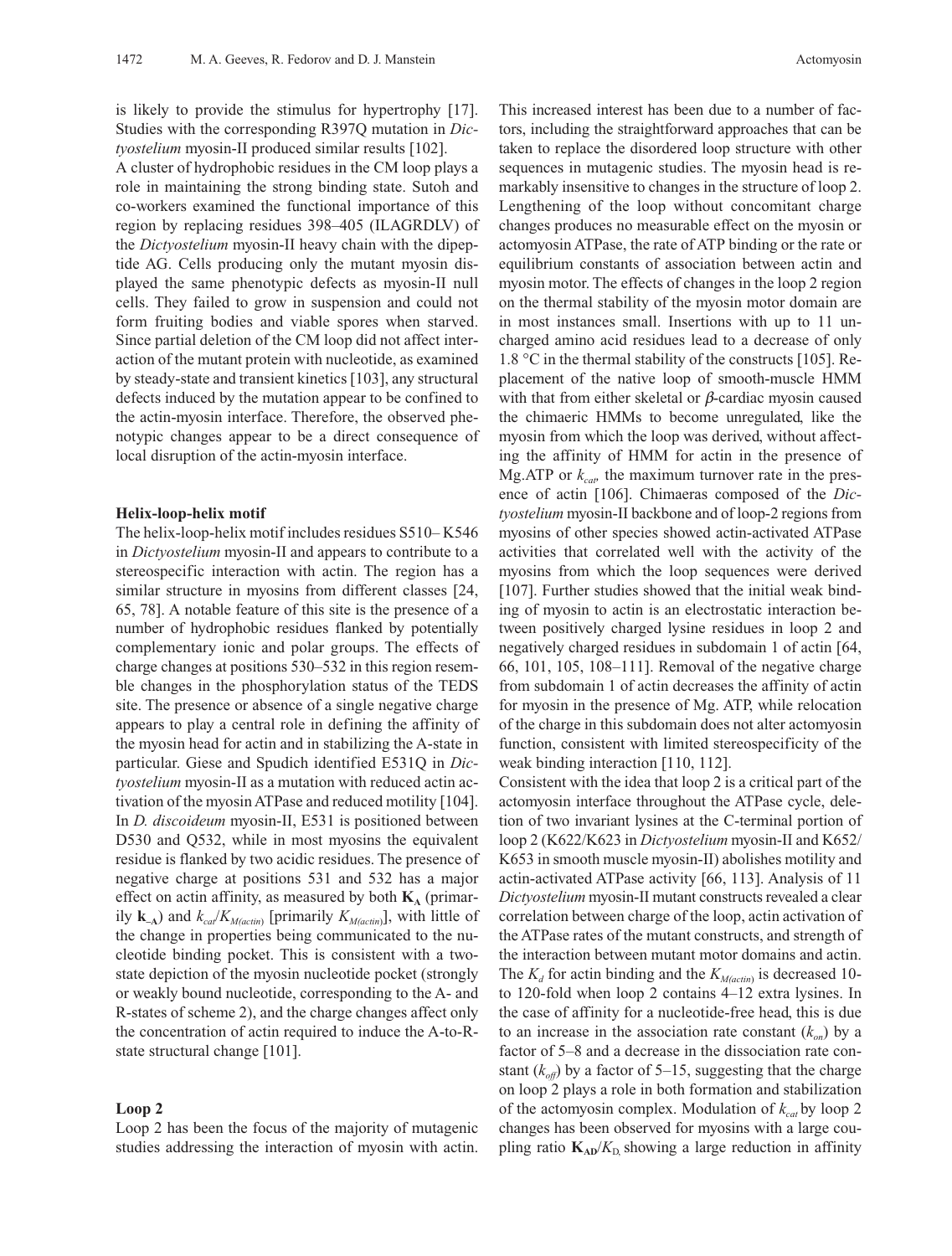for ADP upon binding to actin. The approximately 3-fold increase in  $k_{cat}$  when loop 2 contains four or more extra lysines is small in energetic terms but shows clearly that changes in loop 2 can affect the interaction of nucleotide with some myosins [67, 101]. Myosins with a small coupling ratio, such as smooth-muscle myosin-II and myosin-V do not show any increase in  $k_{cat}$  [109].

From the atomic structure of the *Dictyostelium* myosin motor domain, it appears that a minimal size of loop 2 may be required to retain correct communication between the actin- and nucleotide-binding sites [24]. Shortening of the loop is expected to produce conformational stress and a slight distortion of the myosin motor domain. The effect of loop 2 shortening on myosin motor activity was examined using a *Dictyostelium* myosin-II that had nine amino acids of this loop exchanged for a single valine residue [114]. The deletion in loop 2 did not affect the interaction with nucleotide. However, it had a large effect on the association and dissociation constants for actin binding, resulting in approximately 100-fold lower affinity for actin. Despite this large reduction in affinity, actin binding weakened the affinity of ADP for the motor approximately 60-fold, which is similar to the coupling between actin binding and ADP release observed in wildtype constructs. In contrast, the basal ATPase activity of the mutant construct is elevated 3-fold, and actin binding does not enhance ATPase activity to the normal extent. These results confirm that loop 2 is involved in highaffinity actin binding and plays a role in setting the rate of ATP hydrolysis.

## **Loop 3**

Three-dimensional reconstructions of electron microscopy images and solution experiments performed on the actomyosin complex have suggested that loop 3, in addition to loop 2, is involved in electrostatic contacts with F-actin [14, 62–64, 115]. Because the model building brings loop 3 into the proximity of the neighbouring actin monomer, one actin helix turn below the primary site of actomyosin interaction, it is also referred to as the secondary actin-binding site of myosin. Carbodiimideinduced cross-linking between filamentous actin and myosin loop 3 is observed only with the motor domain of skeletal-muscle myosin and not with those of smooth muscle or *D. discoideum* myosin-II. Chimaeric constructs of the *D. discoideum* myosin motor domain containing loop 3 of either human skeletal muscle or nonmuscle myosin were generated. The chimaeras were fully functional, and their actin-activated ATPase activity was not affected by the substitutions. Significant actin crosslinking to the loop 3 region was obtained only with the skeletal muscle chimaera. Further analysis showed that the cross-link occurred with actin segment 1–28 [64]. A loop 3-mediated interaction with actin occurs in striated

muscle myosin isoforms but is apparently not essential for either formation of a high-affinity actin-myosin interface or modulation of actomyosin ATPase activity.

# **Strut**

The strut loop is one of three loops that connect the U50 and L50 subdomains. The loop is strongly conserved among the myosin superfamily, and its importance in maintaining the relative disposition of the two subdomains was verified by a mutagenesis study [116]. Sasaki and co-workers varied the length of the loop by deleting D590 and inserting of an Ala residue before D590 or an Ala, Asp or Pro after D590. In all cases, motility and actin-activated ATPase were substantially reduced. However, only the deletion of D590 affected the basal ATPase, which was elevated almost 10-fold. Structural studies have shown that D590 (D570 in chicken myosin-V) experiences the largest conformational changes upon cleft closure, when the region undergoes a helix-to-loop transition [24, 65, 117, 118].

#### **Summary and future prospects**

The combination of kinetic, structural and direct functional studies has led to a widely accepted view of the events in the cross-bridge cycle, from the rigor-like A·M complex through to the pre-power-stroke  $M \cdot ADP \cdot P_i$  complex (fig. 1). Although a high-resolution structure of the actomyosin interface is not yet available, the combination of crystal structures of actin and myosin, high-resolution electron micrograph images of actomyosin, and optical probe data using a range of actin and myosin mutations gives us reasonable confidence in the sites of interaction. Current efforts are continuing to isolate actin trimers or small actin oligomers of defined size that would be suitable for co-crystallization with a myosin motor domain [45, 50, 54].

What remains poorly defined in both structural and biochemical terms is the exact pathway back to the rigor complex from the M·ADP·P<sub>i</sub> complex [119]. Figure 1B sets out a reasonably consistent pathway, but few of these complexes have been isolated and the exact sequence of the structural events remains to be defined. The rebinding of M·ADP·P<sub>i</sub> to actin induces the loss of  $P_i$ , which is closely coupled to the power stroke and followed by ADP dissociation. In the presence of actin, the intermediates are very short-lived in solution or in a contracting system at low load. The presence of a significant load attached to the myosin tail slows down this pathway and probably involves longer lived  $A \cdot M \cdot D$  and  $A \cdot M \cdot D \cdot P_i$  complexes, but the structural details remain ill-defined. Studies of these complexes will need multifaceted approaches that combine molecular engineering with improved optical probe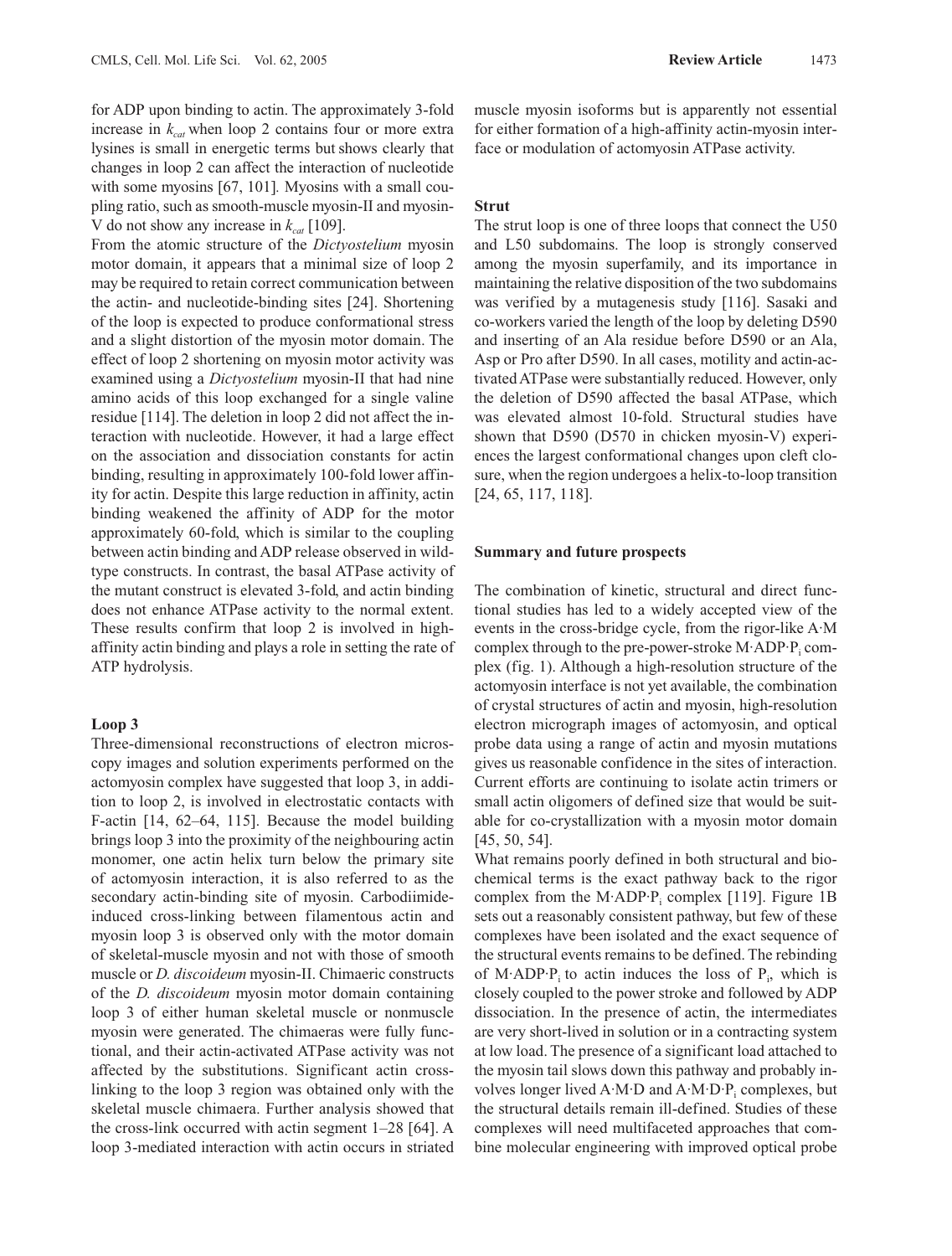techniques to follow conformational changes and binding and product release as well as the monitoring of mechanical events using single muscle fibres, myofibrils or single-molecule mechanical measurements [15, 120–122].

*Acknowledgements*. We thank G. Tsiavaliaris and K. C. Holmes for discussions**.** Supported by grants from the Deutsche Forschungsgemeinschaft MA1081/5-3 and MA1082/6-1 (D.J.M.) and the Wellcome Trust 070021 (M.A.G.).

- 1 Goldman Y. E. (1987) Kinetics of the actomyosin ATPase in muscle fibers. Ann. Rev. Physiol. **49:** 637–654
- 2 Lombardi V., Piazzesi G., Ferenczi M. A., Thirlwell H., Dobbie I. and Irving M. (1995) Elastic distortion of myosin heads and repriming of the working stroke in muscle. Nature **374:** 553–555
- 3 Piazzesi G., Reconditi M., Linari M., Lucii L., Sun Y. B., Narayanan T. et al. (2002) Mechanism of force generation by myosin heads in skeletal muscle. Nature **415:** 659–662
- 4 Bagshaw C. R., Eccleston J. F., Eckstein F., Goody R. S., Gutfreund H. and Trentham D. R. (1974) The magnesium iondependent adenosine triphosphatase of myosin. Two-step processes of adenosine triphosphate association and adenosine diphosphate dissociation. Biochem. J. **141:** 351–364
- 5 Geeves M. A., Goody R. S. and Gutfreund H. (1984) Kinetics of acto-S1 interaction as a guide to a model for the crossbridge cycle. J. Muscle Res. Cell Motil. **5:** 351–361
- 6 Reedy M. K., Holmes K. C. and Tregear R. T. (1965) Induced changes in orientation of the cross-bridges of glycerinated insect flight muscle. Nature **207:** 1276–1280
- 7 Huxley H. E. (1969) The mechanism of muscular contraction. Science **164:** 1356–1365
- 8 Lymn R. W. and Taylor E. W. (1971) Mechanism of adenosine triphosphate hydrolysis by actomyosin. Biochemistry **10:** 4617–4624
- 9 Anson M., Geeves M. A., Kurzawa S. E. and Manstein, D. J. (1996) Myosin motors with artificial lever arms. EMBO J. **15:** 6069–6074
- 10 Uyeda T. Q., Abramson P. D. and Spudich J. A. (1996) The neck region of the myosin motor domain acts as a lever arm to generate movement. Proc. Natl. Acad. Sci. USA **93:** 4459– 4464
- 11 Geeves M. A. and Holmes K. C. (1999) Structural mechanism of muscle contraction. Annu. Rev. Biochem. **68:** 687–728
- Spudich J. A. (2001) The myosin swinging cross-bridge model. Nat. Rev. Mol. Cell Biol*.* **2:** 387–392
- 13 Suzuki Y., Yasunaga T., Ohkura R., Wakabayashi T. and Sutoh K. (1998) Swing of the lever arm of a myosin motor at the isomerization and phosphate-release steps. Nature **396:** 380– 383
- 14 Rayment I., Holden H. M., Whittaker M., Yohn C. B., Lorenz M., Holmes K. C. et al. (1993) Structure of the actin-myosin complex and its implications for muscle contraction. Science **261:** 58–65
- 15 Tsiavaliaris G., Fujita-Becker S. and Manstein D. J. (2004) Molecular engineering of a backwards-moving myosin motor. Nature **427:** 558–561
- 16 Manstein D. J., Ruppel K. M. and Spudich J. A. (1989) Expression and characterization of a functional myosin head fragment in *Dictyostelium discoideum*. Science **246:** 656–658
- 17 Sweeney H. L., Straceski A. J., Leinwand L. A., Tikunov B. A. and Faust L. (1994) Heterologous expression of a cardiomyopathic myosin that is defective in its actin interaction. J. Biol. Chem. **269:** 1603–1605
- 18 Trybus K. M. (1994) Regulation of expressed truncated smooth muscle myosins. Role of the essential light chain and tail length. J. Biol. Chem. **269:** 20819–20822
- 19 Pato M. D., Sellers J. R., Preston Y. A., Harvey E. V. and Adelstein R. S. (1996) Baculovirus expression of chicken nonmuscle heavy meromyosin II-B. Characterization of alternatively spliced isoforms. J. Biol. Chem. **271:** 2689–2695
- 20 Sucgang R., Shaulsky G. and Kuspa A. (2000) Toward the functional analysis of the *Dictyostelium discoideum* genome. J. Eukaryot. Microbiol. **47:** 334–339
- 21 Eichinger L. and Noegel A. A. (2003) Crawling into a new era – the *Dictyostelium* genome project. EMBO J. **22:** 1941–1946
- 22 Kreppel L., Fey P., Gaudet P., Just E., Kibbe W. A., Chisholm R. L et al. (2004) dictyBase: a new *Dictyostelium discoideum* genome database. Nucleic Acids Res. **32:** D332–333
- 23 Van Dijk J. V., Lafont C., Knetsch M. L., Derancourt J., Manstein D. J., Long E. C. et al. (2004) Conformational changes in actin-myosin isoforms probed by Ni(II).Gly-Gly-His reactivity. J. Muscle Res. Cell Motil. **25:** 527–537
- 24 Reubold T. F., Eschenburg S., Becker A., Kull F. J. and Manstein D. J. (2003) A structural model for actin-induced nucleotide release in myosin. Nat. Struct. Biol. **10:** 826–830
- 25 Ito K., Kashiyama T., Shimada K., Yamaguchi A., Awata J., Hachikubo Y. et al. (2003) Recombinant motor domain constructs of *Chara corallina* myosin display fast motility and high ATPase activity. Biochem. Biophys. Res. Commun. **312:** 958–964
- 26 Tuxworth R. I., Weber I., Wessels D., Addicks G. C., Soll D. R., Gerisch G. et al. (2001) A role for myosin VII in dynamic cell adhesion. Curr. Biol. **11:** 318–329.
- 27 Egelhoff T. T., Manstein D. J. and Spudich J. A. (1990) Complementation of myosin null mutants in *Dictyostelium discoideum* by direct functional selection. Dev. Biol. **137:** 359–367
- 28 Manstein D. J., Schuster H. P., Morandini P. and Hunt D. M. (1995) Cloning vectors for the production of proteins in *Dictyostelium discoideum*. Gene **162:**129–134
- 29 Knetsch M. L., Tsiavaliaris G., Zimmermann S., Rühl U. and Manstein D. J. (2002) Expression vectors for studying cytoskeletal proteins in *Dictyostelium discoideum*. J. Muscle Res. Cell Motil. **23:** 605–611
- 30 Levi S., Polyakov M. and Egelhoff T. T. (2000) Green fluorescent protein and epitope tag fusion vectors for *Dictyostelium discoideum*. Plasmid **44:** 231–238
- 31 Homma K., Saito J., Ikebe R. and Ikebe M. (2001) Motor function and regulation of myosin X. J. Biol. Chem. **276:** 34348– 34354
- 32 Inoue A., Saito J., Ikebe R. and Ikebe M. (2002) Myosin IXb is a single-headed minus-end-directed processive motor. Nat. Cell Biol. **4:** 302–306
- 33 De La Cruz E. M., Wells A. L., Rosenfeld S. S., Ostap E. M. and Sweeney H. L. (1999) The kinetic mechanism of myosin V. Proc. Natl. Acad. Sci. USA **96:** 13726–13731
- 34 Wells A. L., Lin A. W., Chen L. Q., Safer D., Cain S. M., Hasson T. et al. (1999) Myosin VI is an actin-based motor that moves backwards. Nature **401:** 505–508
- 35 Batters C., Arthur C. P., Lin A., Porter J., Geeves M. A., Milligan R. A. et al. (2004) Myo1c is designed for the adaptation response in the inner ear. EMBO J. **23:** 1433–1440
- 36 Kurzawa S. E., Manstein D. J. and Geeves M. A. (1997) *Dictyostelium discoideum* myosin II: characterization of functional myosin motor fragments. Biochemistry **36:** 317–323
- 37 Ritchie M. D., Geeves M. A., Woodward S. K. and Manstein D. J. (1993) Kinetic characterization of a cytoplasmic myosin motor domain expressed in *Dictyostelium discoideum*. Proc. Natl. Acad. Sci. USA **90:** 8619–8623
- 38 Lowe J., van den Ent F. and Amos L. A. (2004) Molecules of the bacterial cytoskeleton. Annu. Rev. Biophys. Biomol. Struct. **33:** 177–198
- 39 Rommelaere H., Van Troys M., Gao Y., Melki R., Cowan N. J., Vandekerckhove J. et al. (1993) Eukaryotic cytosolic chaperonin contains t-complex polypeptide 1 and seven related subunits. Proc. Natl. Acad. Sci. USA **90:** 11975–11979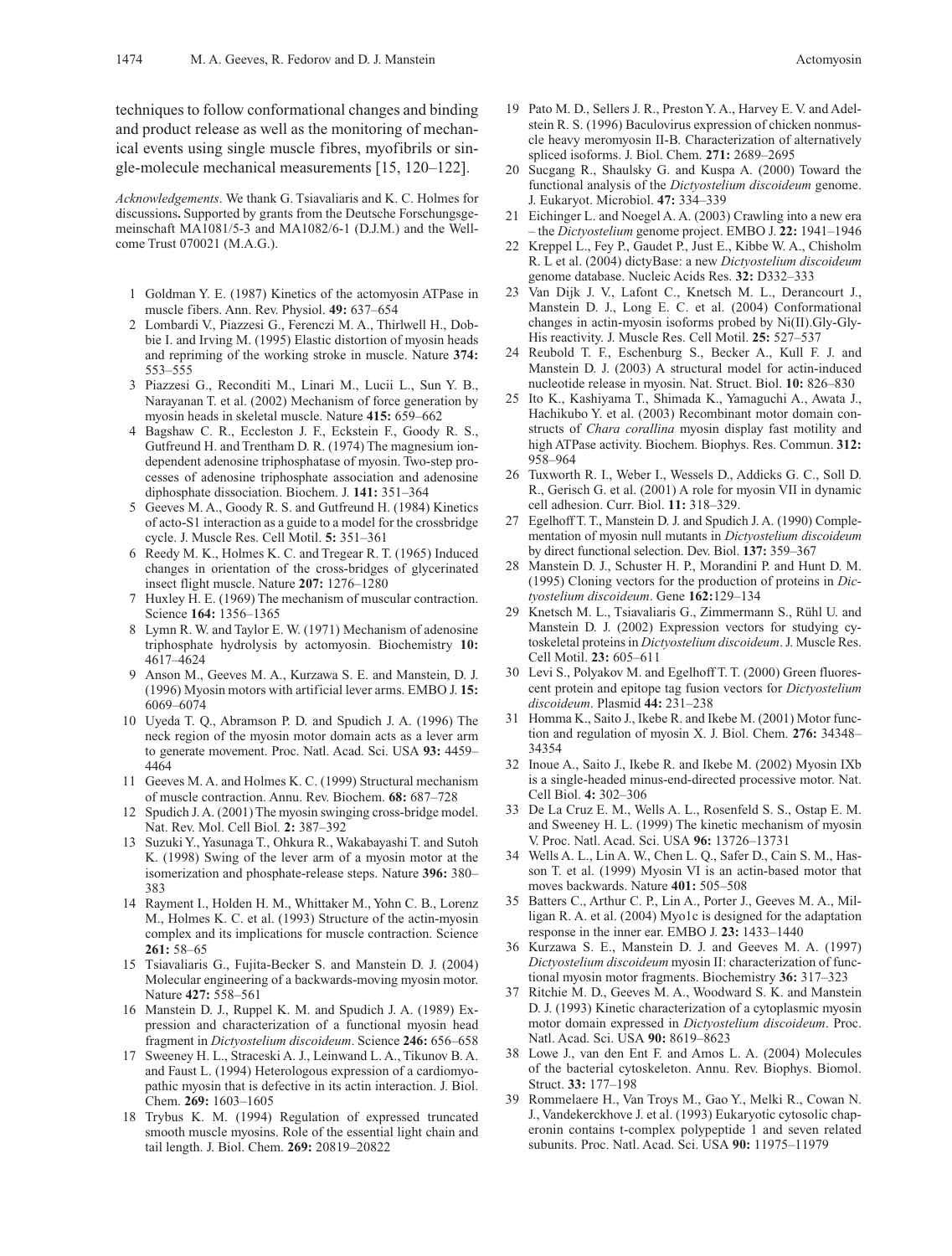- 40 Anson M., Drummond D. R., Geeves M. A., Hennessey E. S., Ritchie M. D. and Sparrow J. C. (1995) Actomyosin kinetics and in vitro motility of wild-type *Drosophila* actin and the effects of two mutations in the Act88F gene. Biophys. J. **68:** 1991–2003
- 41 Sutoh K., Ando M. and Toyoshima Y. Y. (1991) Site-directed mutations of *Dictyostelium* actin: disruption of a negative charge cluster at the N terminus. Proc. Natl. Acad. Sci. USA **88:** 7711–7714
- 42 Cook R. K., Root D., Miller C., Reisler E. and Rubenstein P. A. (1993) Enhanced stimulation of myosin subfragment 1 ATPase activity by addition of negatively charged residues to the yeast actin NH2 terminus. J. Biol. Chem. **268:** 2410– 2415
- 43 Schuler H., Korenbaum E., Schutt C. E., Lindberg U. and Karlsson R. (1999) Mutational analysis of Ser14 and Asp157 in the nucleotide-binding site of beta-actin. Eur. J. Biochem. **265:** 210–220
- 44 Rommelaere H., Waterschoot D., Neirynck K., Vandekerckhove J. and Ampe C. (2004) A method for rapidly screening functionality of actin mutants and tagged actins. Biol. Proced. Online **6:** 235–249
- 45 Joel P. B., Fagnant P. M. and Trybus K. M. (2004) Expression of a nonpolymerizable actin mutant in Sf9 cells. Biochemistry **43:** 11554–11559
- 46 McCurdy D. W., Kovar D. R. and Staiger C. J. (2001) Actin and actin-binding proteins in higher plants. Protoplasma **215:** 89–104
- 47 Noegel A. A. and Schleicher M. (2000) The actin cytoskeleton of *Dictyostelium*: a story told by mutants. J. Cell Sci. **113 (Pt 5):** 759–766
- 48 Van Troys M., Vandekerckhove J. and Ampe C. (1999) Structural modules in actin-binding proteins: towards a new classification. Biochim. Biophys. Acta **1448:** 323–348
- 49 Otterbein, L. R., Cosio C., Graceffa P. and Dominguez R. (2002) Crystal structures of the vitamin D-binding protein and its complex with actin: structural basis of the actin-scavenger system. Proc. Natl. Acad. Sci. USA **99:** 8003–8008
- 50 Otterbein L. R., Graceffa P. and Dominguez R. (2001) The crystal structure of uncomplexed actin in the ADP state. Science **293:** 708–711
- 51 Holmes K. C., Popp D., Gebhard W. and Kabsch W. (1990) Atomic model of the actin filament. Nature **347:** 44–49
- 52 Schutt C. E., Myslik J. C., Rozycki M. D., Goonesekere N. C. and Lindberg U. (1993) The structure of crystalline profilinbeta-actin. Nature **365:** 810–816
- 53 McLaughlin P. J., Gooch J. T., Mannherz H. G. and Weeds A. G. (1993) Structure of gelsolin segment 1-actin complex and the mechanism of filament severing. Nature **364:** 685–692
- 54 Dawson J. F., Sablin E. P., Spudich J. A. and Fletterick R. J. (2003) Structure of an F-actin trimer disrupted by gelsolin and implications for the mechanism of severing. J. Biol. Chem. **278:** 1229–1238
- 55 Tirion M. M., ben-Avraham D., Lorenz M. and Holmes K. C. (1995) Normal modes as refinement parameters for the F-actin model. Biophys. J. **68:** 5–12
- 56 Carlier M. F., Wiesner S., Le Clainche C. and Pantaloni D. (2003) Actin-based motility as a self-organized system: mechanism and reconstitution in vitro. Crit. Rev. Biol. **326:** 161– 170
- 57 Bernheim-Groswasser A., Wiesner S., Golsteyn R. M., Carlier M. F. and Sykes C. (2002) The dynamics of actin-based motility depend on surface parameters. Nature **417:** 308–311
- 58 Pantaloni D., Le Clainche C. and Carlier M. F. (2001) Mechanism of actin-based motility. Science **292:** 1502–1506
- 59 Rayment I., Rypniewski W. R., Schmidt-Bäse K., Smith R., Tomchick D. R., Benning M. M. et al. (1993) Three-dimensional structure of myosin subfragment-1: a molecular motor. Science **261:** 50–58
- 60 Dominguez R., Freyzon Y., Trybus K. M. and Cohen C. (1998) Crystal structure of a vertebrate smooth muscle myosin motor domain and its complex with the essential light chain: visualization of the pre-power stroke state. Cell **94:** 559–571
- Kliche W., Fujita-Becker S., Kollmar M., Manstein D. J. and Kull F. J. (2001) EMBO J. **20:** 40–46
- 62 Schröder R. R., Manstein D. J., Jahn W., Holden H., Rayment I., Holmes K. C. et al. (1993) Three-dimensional atomic model of F-actin decorated with *Dictyostelium* myosin S1. Nature **364:** 171–174
- 63 Holmes K. C., Angert I., Kull F. J., Jahn W. and Schröder R. R. (2003) Electron cryo-microscopy shows how strong binding of myosin to actin releases nucleotide. Nature **425:** 423–427
- 64 Van Dijk J., Furch M., Lafont C., Manstein D. J. and Chaussepied P. (1999) Functional characterization of the secondary actin binding site of myosin II. Biochemistry **38:** 15078– 15085
- 65 Coureux P. D., Wells A. L., Menetrey J., Yengo C. M., Morris C. A., Sweeney H. L. et al. (2003) A structural state of the myosin V motor without bound nucleotide. Nature **425:** 419– 423
- 66 Van Dijk J., Furch M., Derancourt J., Batra R., Knetsch M. L., Manstein D. J. et al. (1999) Differences in the ionic interaction of actin with the motor domains of nonmuscle and muscle myosin II. Eur. J. Biochem. **260:** 672–683
- 67 Furch M., Geeves M. A. and Manstein D. J. (1998) Modulation of actin affinity and actomyosin adenosine triphosphatase by charge changes in the myosin motor domain. Biochemistry **37:** 6317–6326
- 68 Geisterfer-Lowrance A. A., Kass S., Tanigawa G., Vosberg H. P., McKenna W., Seidman C. E. et al. (1990) A molecular basis for familial hypertrophic cardiomyopathy: a beta cardiac myosin heavy chain gene missense mutation. Cell **62:** 999– 1006
- 69 Ostap E. M., Lin T., Rosenfeld S. S. and Tang N. (2002) Mechanism of regulation of *Acanthamoeba* myosin-IC by heavychain phosphorylation. Biochemistry **41:** 12450–12456
- 70 Bement W. M. and Mooseker M. S. (1995) TEDS rule: a molecular rationale for differential regulation of myosins by phosphorylation of the heavy chain head. Cell Motil. Cytoskel. **31:** 87–92
- 71 Brzeska H. and Korn E. D. (1996) Regulation of class I and class II myosins by heavy chain phosphorylation. J. Biol. Chem. **271:** 16983–16986
- 72 Fujita-Becker S., Dürrwang U., Erent M., Clark R. J., Geeves M. A. and Manstein D. J. (2004) Changes in Mg<sup>2+</sup>-ion concentration and heavy chain phosphorylation regulate the motor activity of a class-I myosin. J. Biol. Chem. **280:** 6064– 6071
- 73 Brzeska H., Szczepanowska J., Hoey J. and Korn E. D. (1996) The catalytic domain of *Acanthamoeba* myosin I heavy chain kinase: II. Expression of active catalytic domain and sequence homology to p21-activated kinase (PAK). J. Biol. Chem. **271:** 27056–27062
- 74 Wu C., Lee S. F., Furmaniak-Kazmierczak E., Cote G. P., Thomas D. Y. and Leberer E. (1996) Activation of myosin-I by members of the Ste20p protein kinase family. J. Biol. Chem. **271:** 31787–31790
- 75 Buchwald G., Hostinova E., Rudolph M. G., Kraemer A., Sickmann A., Meyer H. E. et al. (2001) Conformational switch and role of phosphorylation in PAK activation. Mol. Cell Biol. **21:** 5179–5189
- 76 Wang Z. Y., Wang F., Sellers J. R., Korn E. D. and Hammer J. A. 3rd (1998) Analysis of the regulatory phosphorylation site in *Acanthamoeba* myosin IC by using site-directed mutagenesis. Proc. Natl. Acad Sci. USA **95:** 15200–15205
- 77 De La Cruz E. M., Ostap E. M. and Sweeney H. L. (2001) Kinetic mechanism and regulation of myosin VI. J. Biol. Chem. **276:** 32373–32381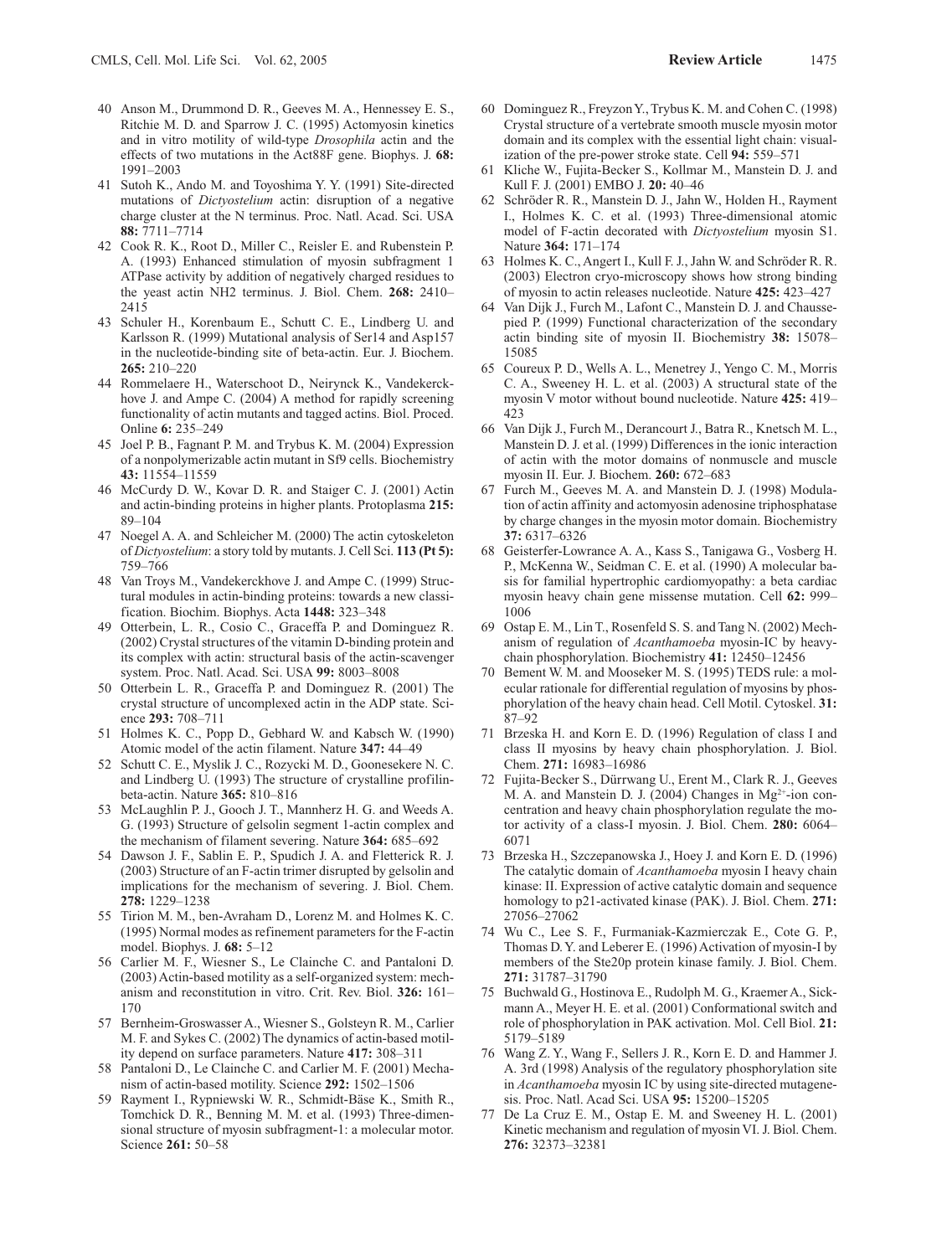- 78 Kollmar M., Dürrwang U., Kliche W., Manstein D. J. and Kull F. J. (2002) Crystal structure of the motor domain of a class-I myosin. EMBO J. **21:** 2517–2525
- 79 Herm-Götz A., Weiss S., Stratmann R., Fujita-Becker S., Ruff C., Meyhöfer E. et al. (2002) *Toxoplasma gondii* myosin A and its light chain: a fast, single-headed, plus-end-directed motor. EMBO J. **21:** 2149–2158
- 80 Kron S. J., Drubin D. G., Botstein D. and Spudich J. A. (1992) Yeast actin filaments display ATP-dependent sliding movement over surfaces coated with rabbit muscle myosin. Proc. Natl. Acad. Sci. USA **89:** 4466–4470
- 81 Volkmann N., Ouyang G., Trybus K. M., DeRosier D. J., Lowey S. and Hanein D. (2003) Myosin isoforms show unique conformations in the actin-bound state. Proc. Natl. Acad. Sci. USA **100:** 3227–3332
- 82 Volkmann N., Hanein D., Ouyang G., Trybus K. M., DeRosier D. J. and Lowey S. (2000) Evidence for cleft closure in actomyosin upon ADP release. Nat. Struct. Biol. **7:** 1147–1155
- 83 Conibear P. B., Bagshaw C. R., Fajer P. G., Kovacs M. and Malnasi-Csizmadia A. (2003) Myosin cleft movement and its coupling to actomyosin dissociation. Nat. Struct. Biol. **10:** 831–835
- 84 Yengo C. M., De La Cruz E. M., Chrin L. R., Gaffney D. P. 2nd and Berger C. L. (2002) Actin-induced closure of the actin-binding cleft of smooth muscle myosin. J. Biol. Chem. **277:** 24114–24119
- 85 Goody R. S. and Hofmann-Goody W. (2002) Exchange factors, effectors, GAPs and motor proteins: common thermodynamic and kinetic principles for different functions. Eur. Biophys. J. **31:** 268–274
- 86 Furch M., Fujita-Becker S., Geeves M. A., Holmes K. C. and Manstein D. J. (1999) Role of the salt-bridge between switch-1 and switch-2 of *Dictyostelium* myosin. J. Mol. Biol. **290:** 797–809
- Zeng W., Conibear P. B., Dickens J. L., Cowie R. A., Wakelin S., Malnasi-Csizmadia A. et al. (2004) Dynamics of actomyosin interactions in relation to the cross-bridge cycle. Philos. Trans. R. Soc. Lond. B Biol. Sci. **359:** 1843–1855.
- 88 Batra R. and Manstein D. J. (1999) Functional characterisation of *Dictyostelium* myosin II with conserved tryptophanyl residue 501 mutated to tyrosine. Biol. Chem. **380:** 1017–1023
- 89 Woodward S. K., Eccleston J. F. and Geeves, M. A. (1991) Kinetics of the interaction of  $2'(3')$ -O-(N-methylanthraniloyl)-ATP with myosin subfragment 1 and actomyosin subfragment 1: characterization of two acto-S1-ADP complexes. Biochemistry **30:** 422–430
- 90 Biosca J. A., Barman T. E. and Travers F. (1984) Transient kinetics of the binding of ATP to actomyosin subfragment 1: evidence that the dissociation of actomyosin subfragment 1 by ATP leads to a new conformation of subfragment 1. Biochemistry **23:** 2428–2436
- 91 Kuhlman P. A. and Bagshaw C. R. (1998) ATPase kinetics of the *Dictyostelium discoideum* myosin II motor domain. J. Muscle Res. Cell Motil. **19:** 491–504
- 92 Geeves M. A., Webb M. R., Midelfort C. F. and Trentham D. R. (1980) Mechanism of adenosine 5'-triphosphate cleavage by myosin: studies with oxygen-18-labeled adenosine 5¢-triphosphate. Biochemistry **19:** 4748–4754
- 93 Shih W. M., Gryczynski Z., Lakowicz J. R. and Spudich J. A. (2000) A FRET-based sensor reveals large ATP hydrolysisinduced conformational changes and three distinct states of the molecular motor myosin. Cell **102:** 683–694
- 94 Wakelin S., Conibear P. B., Woolley R. J., Floyd D. N., Bagshaw C. R., Kovacs M. et al. (2002) Engineering *Dictyostelium discoideum* myosin II for the introduction of site-specific fluorescence probes. J. Muscle Res. Cell Motil. **23:** 673–683
- 95 Malnasi-Csizmadia A., Pearson D. S., Kovacs M., Woolley R. J., Geeves M. A. and Bagshaw C. R. (2001) Kinetic resolution of a conformational transition and the ATP hydrolysis step

using relaxation methods with a *Dictyostelium* myosin II mutant containing a single tryptophan residue. Biochemistry **40:** 12727–12737

- 96 Urbanke C. and Wray J. (2001) A fluorescence temperaturejump study of conformational transitions in myosin subfragment 1. Biochem. J. **358:** 165–173
- Schreiber G. and Fersht A. R. (1996) Rapid, electrostatically assisted association of proteins. Nat. Struct. Biol. **3:** 427–431
- 98 Geeves M. A. and Conibear P. B. (1995) The role of three-state docking of myosin S1 with actin in force generation. Biophys. J. **68:** 194S–199S
- 99 Goody R. S. and Holmes K. C. (1983) Cross-bridges and the mechanism of muscle contraction. Bioch. Biophys. Acta **726:** 13–39
- 100 Taylor E. W. (1991) Kinetic studies on the association and dissociation of myosin subfragment 1 and actin. J. Biol. Chem. **266:** 294–302
- 101 Furch M., Remmel B., Geeves M. A. and Manstein D. J. (2000) Stabilization of the actomyosin complex by negative charges on myosin. Biochemistry **39:** 11602–11608
- 102 Fujita H., Sugiura S., Momomura S., Sugi H. and Sutoh K. (1998) Functional characterization of *Dictyostelium discoideum* mutant myosins equivalent to human familial hypertrophic cardiomyopathy. Adv. Exp. Med. Biol. **453:** 131–137
- 103 Sasaki N., Asukagawa H., Yasuda R., Hiratsuka T. and Sutoh K. (1999) Deletion of the myopathy loop of *Dictyostelium* myosin II and its impact on motor functions. J. Biol. Chem. **274:** 37840–37844
- 104 Giese K. C. and Spudich, J. A. (1997) Phenotypically selected mutations in myosin's actin binding domain demonstrate intermolecular contacts important for motor function. Biochemistry **36:** 8465–8473
- 105 Ponomarev M. A., Furch M., Levitsky D. I. and Manstein D. J. (2000) Charge changes in loop 2 affect the thermal unfolding of the myosin motor domain bound to F-actin. Biochemistry **39:** 4527–4532
- 106 Rovner A. S., Freyzon Y. and Trybus K. M. (1995) Chimeric substitutions of the actin-binding loop activate dephosphorylated but not phosphorylated smooth muscle heavy meromyosin. J. Biol. Chem. **270:** 30260–30263
- 107 Uyeda T. Q., Ruppel K. M. and Spudich J. A. (1994) Enzymatic activities correlate with chimaeric substitutions at the actin-binding face of myosin. Nature **368:** 567–569
- 108 Johara M., Toyoshima Y. Y., Ishijima A., Kojima H., Yanagida T. and Sutoh K. (1993) Charge-reversion mutagenesis of *Dictyostelium* actin to map the surface recognized by myosin during ATP-driven sliding motion. Proc. Natl. Acad. Sci. USA **90:** 2127–2131
- 109 Yengo C. M. and Sweeney H. L. (2004) Functional role of loop 2 in myosin V. Biochemistry **43:** 2605–2612
- 110 Wong W. W., Doyle T. C. and Reisler E. (1999) Nonspecific weak actomyosin interactions: relocation of charged residues in subdomain 1 of actin does not alter actomyosin function. Biochemistry **38:** 1365–1370
- 111 Miller C. J., Wong W. W., Bobkova E., Rubenstein P. A. and Reisler E. (1996) Mutational analysis of the role of the N terminus of actin in actomyosin interactions. Comparison with other mutant actins and implications for the cross-bridge cycle. Biochemistry **35:** 16557–16565
- 112 Miller C. J. and Reisler E. (1995) Role of charged amino acid pairs in subdomain-1 of actin in interactions with myosin. Biochemistry **34:** 2694–2700
- 113 Joel P. B., Trybus K. M. and Sweeney H. L. (2001) Two conserved lysines at the 50/20-kDa junction of myosin are necessary for triggering actin activation. J. Biol. Chem. **276:** 2998–3003
- 114 Knetsch M. L., Uyeda T. Q. and Manstein D. J. (1999) Disturbed communication between actin- and nucleotide-binding sites in a myosin II with truncated 50/20-kDa junction. J. Biol. Chem. **274:** 20133–20138